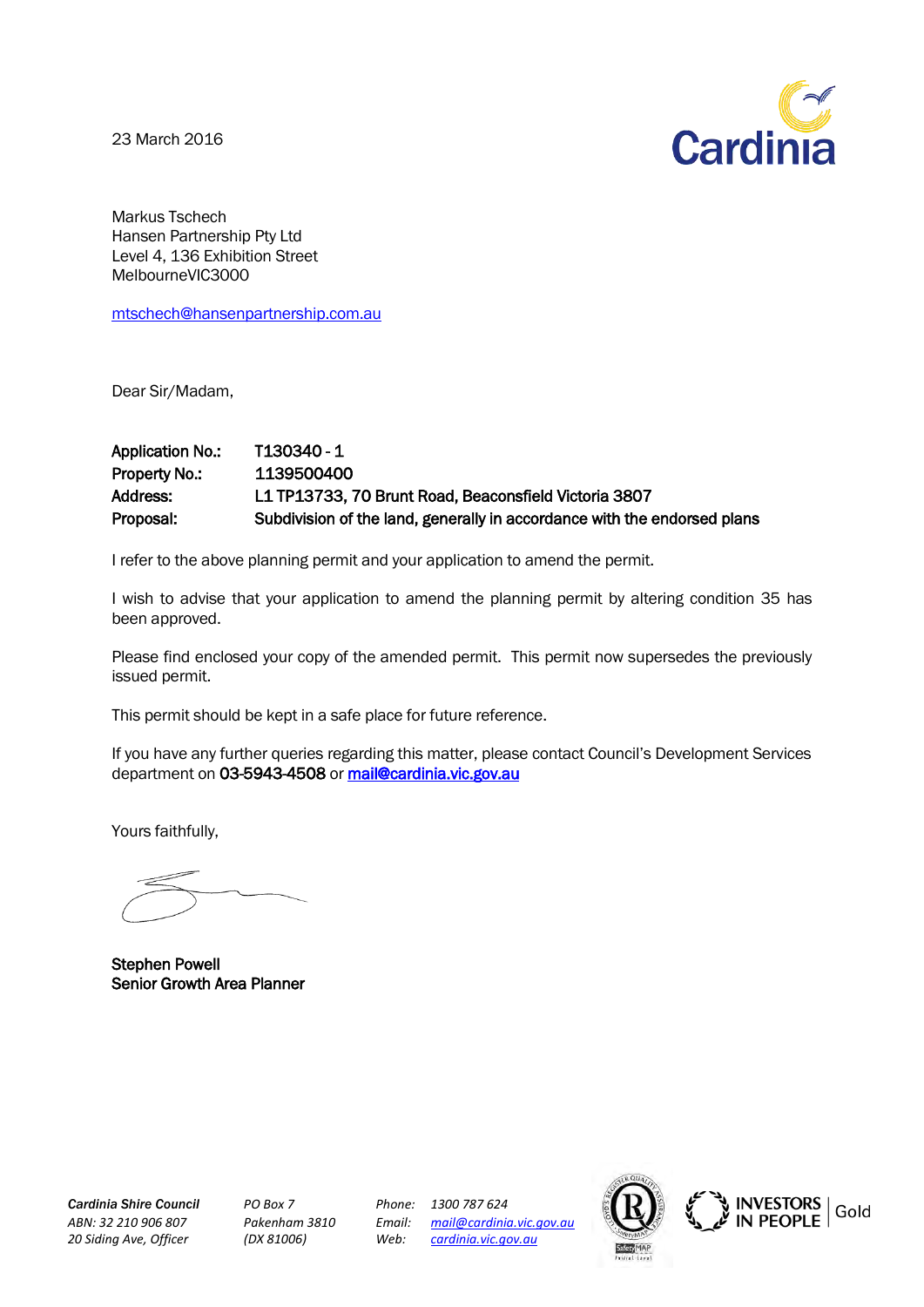

*Planning Scheme:* Cardinia Planning Scheme

## PLANNING PERMIT NUMBER: T130340 - 1-

ADDRESS OF THE LAND: L1 TP13733, 70 Brunt Road, Beaconsfield Victoria 3807

THIS PERMIT ALLOWS: Subdivision of the land, generally in accordance with the endorsed plans, generally in accordance with the approved plans

| generally in accordance with the approved plans |                        |                              |
|-------------------------------------------------|------------------------|------------------------------|
| Date amended:                                   | What has been amended? | <b>Responsible Authority</b> |

| Date amended: | what has been amended? | <b>Responsible Authority</b> |
|---------------|------------------------|------------------------------|
| 17 March 2016 | Condition 35 amended   | Cardinia Shire Council       |

## THE FOLLOWING CONDITIONS WILL APPLY TO THE PERMIT:

- 1. Before the Plan of Subdivision for the subdivision is Certified under the *Subdivision Act 1988*, amended plans must be submitted to and approved by the Responsible Authority. The plans must be drawn to scale with dimensions and three copies must be provided. The plans must be generally in accordance with the plans submitted with the application, Rodney Aujard & Associates plan ref:17965 dated 5/08/14 but modified to show:
	- a) Locations of sub-stations.
	- b) Crossovers for each lot.

When approved, the plans will be endorsed and will then form part of the permit.

To the satisfaction of the Responsible Authority.

- 2. The layout of the subdivision and access as shown on the approved plan/s must not be altered or modified without the consent in writing of the Responsible Authority.
- 3. The subdivision must proceed in the order of stages as shown on the endorsed plan unless otherwise agreed in writing by the Responsible Authority.
- 4. The owner of the land must enter into agreements with the relevant authorities for the provision of water supply, drainage, sewerage facilities, electricity, gas and telecommunication services to each lot shown on the approved plan in accordance with the authority's requirements and relevant legislation at the time.
- 5. The Small Lot Housing Code forming part of the Officer Precinct Structure Plan (September 2011) applies to the subdivision of the land under this permit and the application of the Small Lot Housing Code must be shown on the approved plan/s, which are part of this planning permit.
- 6. All existing and proposed easements and sites for existing and required utility services and roads on the land must be set aside in favour of the relevant authority for which the easement or site is to be created on the Plan of Subdivision submitted for certification under the *Subdivision Act 1988*. Drainage assets within easements must all be constructed to the satisfaction of the Responsible Authority.

Date Issued: 10 December 2014 Date Amended: 17 March 2016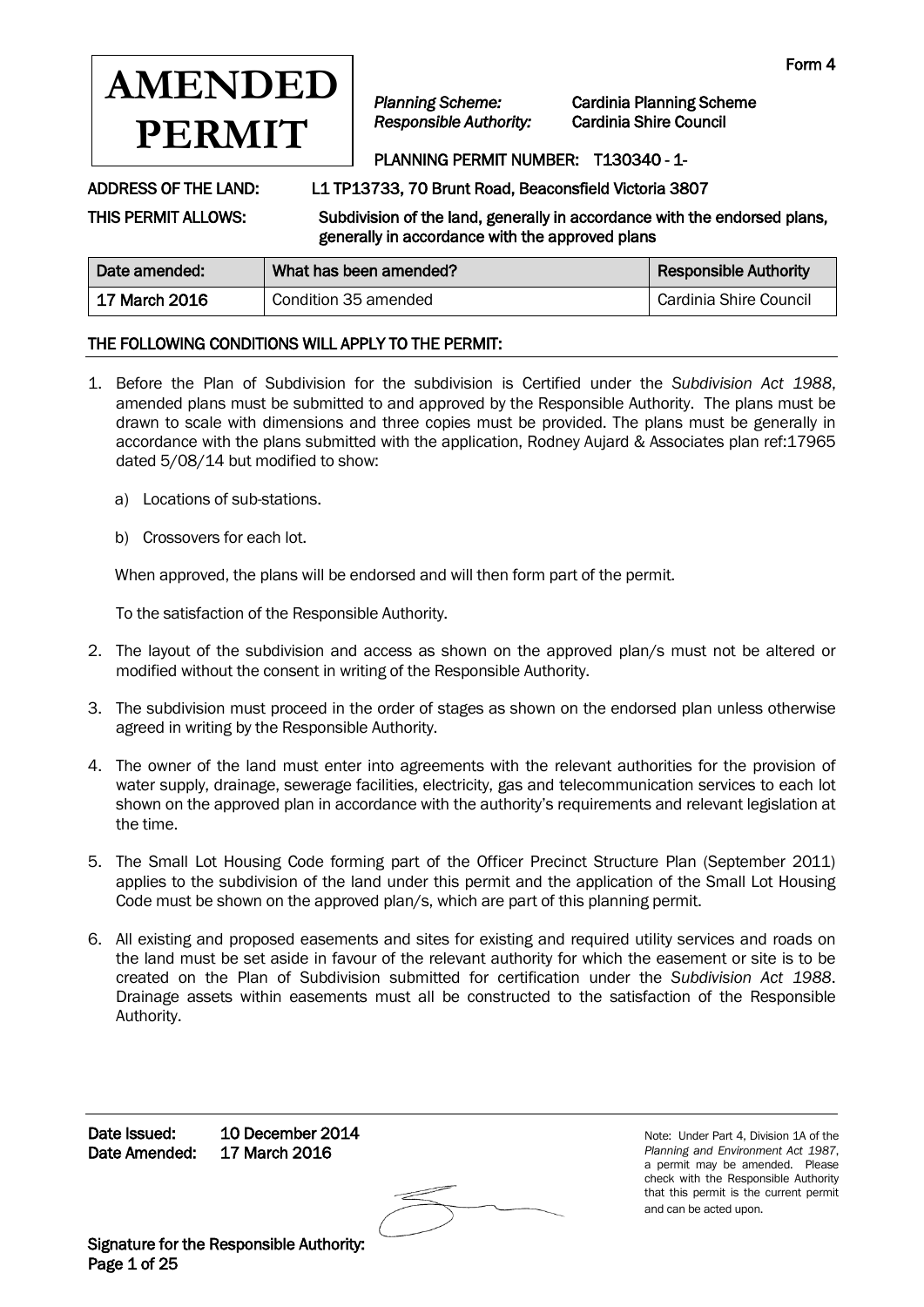

*Planning Scheme:* Cardinia Planning Scheme

## PLANNING PERMIT NUMBER: T130340 - 1-

ADDRESS OF THE LAND: L1 TP13733, 70 Brunt Road, Beaconsfield Victoria 3807

THIS PERMIT ALLOWS: Subdivision of the land, generally in accordance with the endorsed plans, generally in accordance with the approved plans

| Date amended: | What has been amended? | <b>Responsible Authority</b> |
|---------------|------------------------|------------------------------|
| 17 March 2016 | Condition 35 amended   | Cardinia Shire Council       |

## THE FOLLOWING CONDITIONS WILL APPLY TO THE PERMIT:

### Certification:

- 7. The Plan of Subdivision submitted for Certification under the *Subdivision Act 1988* must be referred to the relevant authority in accordance with Section 8 of that Act and Clause 66 of the Cardinia Planning Scheme.
- 8. Before the first stage of the Plan of Subdivision is Certified the permit holder must:
	- a) Submit to Council for approval street and road names proposed for the subdivision.
	- b) Nominate the telecommunications fibre to the premises (FTTP) network provider to Councils Subdivision Department on Ph: 5945 4224.
	- c) Submit to Council for approval, an integrated water management plan which demonstrates that this subdivision will conserve water resources while improving environmental protection from adverse water practices.

The plan is to include and apply where applicable:

- i. Water sensitive urban design treatments to meet best practice water quality requirements including submission of the MUSIC model.
- ii. Storm water control and retention measures.
- iii. Sediment control and litter traps.
- iv. Use of recycled water, if available.
- v. Water infiltration practices.
- vi. Water harvesting and reuse proposals.
- vii. Outfall drainage location and requirements.

To the satisfaction of the Responsible Authority.

Date Issued: 10 December 2014 Date Amended: 17 March 2016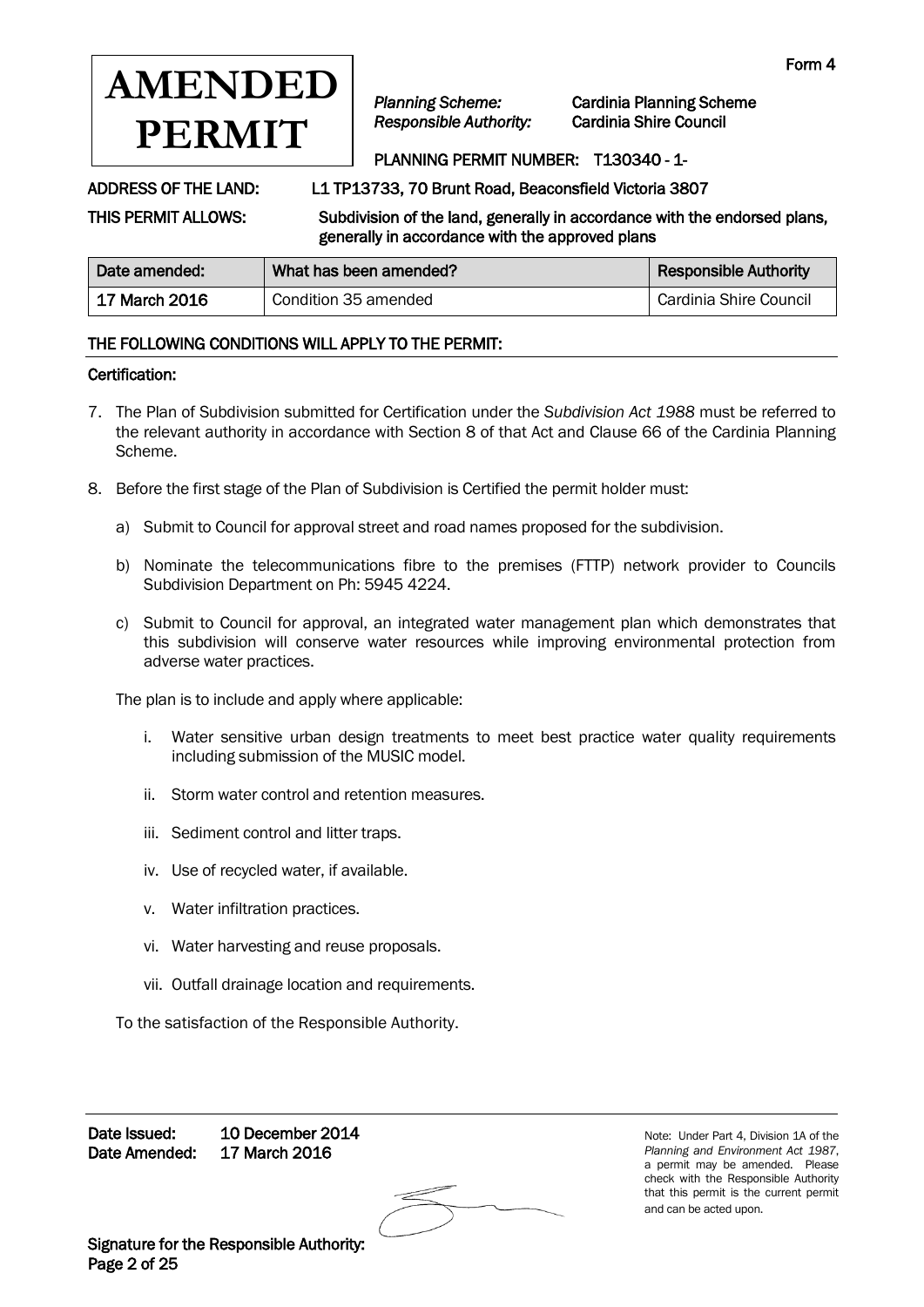

*Planning Scheme:* Cardinia Planning Scheme

# PLANNING PERMIT NUMBER: T130340 - 1-

ADDRESS OF THE LAND: L1 TP13733, 70 Brunt Road, Beaconsfield Victoria 3807

THIS PERMIT ALLOWS: Subdivision of the land, generally in accordance with the endorsed plans, generally in accordance with the approved plans

| Date amended: | What has been amended? | <b>Responsible Authority</b> |
|---------------|------------------------|------------------------------|
| 17 March 2016 | Condition 35 amended   | Cardinia Shire Council       |

## THE FOLLOWING CONDITIONS WILL APPLY TO THE PERMIT:

9. Before the submission and approval of detailed design construction plans (engineering plans) and the Certification of the relevant plan of subdivision, a functional layout plan for the subdivision must be generally in accordance with the standards nominated in the Cardinia Shire Council "Guidelines for the Development & Subdivision of Land", "Development Construction Specification" and the Water Sensitive Urban Design (WSUD) Guidelines, must be submitted to and approved by the Responsible Authority.

When approved, the functional layout plan will be endorsed and will then form part of the permit. Three copies of the functional layout plan must be drawn to a scale of 1:500 to acceptable drafting standards and an electronic copy (pdf) must be provided.

The functional layout plan must show:

- a) A fully dimensioned subdivision layout, including proposed street names, approximate lot areas, lot numbers and widths of street reservations.
- b) Topography and existing features, including contours for the subject land and any affected adjacent land.
- c) Identification by survey of all trees (or group of trees) existing on the subject land, including dead trees and those that overhang the subject land from adjoining land.
- d) Details of tree protection zones (TPZs) for all trees to be retained on the subject land.
- e) All trees proposed for removal from the subject land clearly designated.
- f) Typical cross-sections for each street type, dimensioning individual elements, services offsets and any other spatial requirements identified in the Development Plan.
- g) Location and alignment of kerbs, indented parking spaces, footpaths, shared paths, bus stops and traffic controls.
- h) The proposed minor drainage network and any spatial features requiring access.
- i) The major drainage system, including any watercourse, lake, wetland, sediment pond rain gardens, bio-infiltration system and/or piped elements showing preliminary sizing.
- j) Overland flow paths (100 year ARI) to indicate how excess runoff will safely be conveyed to its destination.

Date Issued: 10 December 2014 Date Amended: 17 March 2016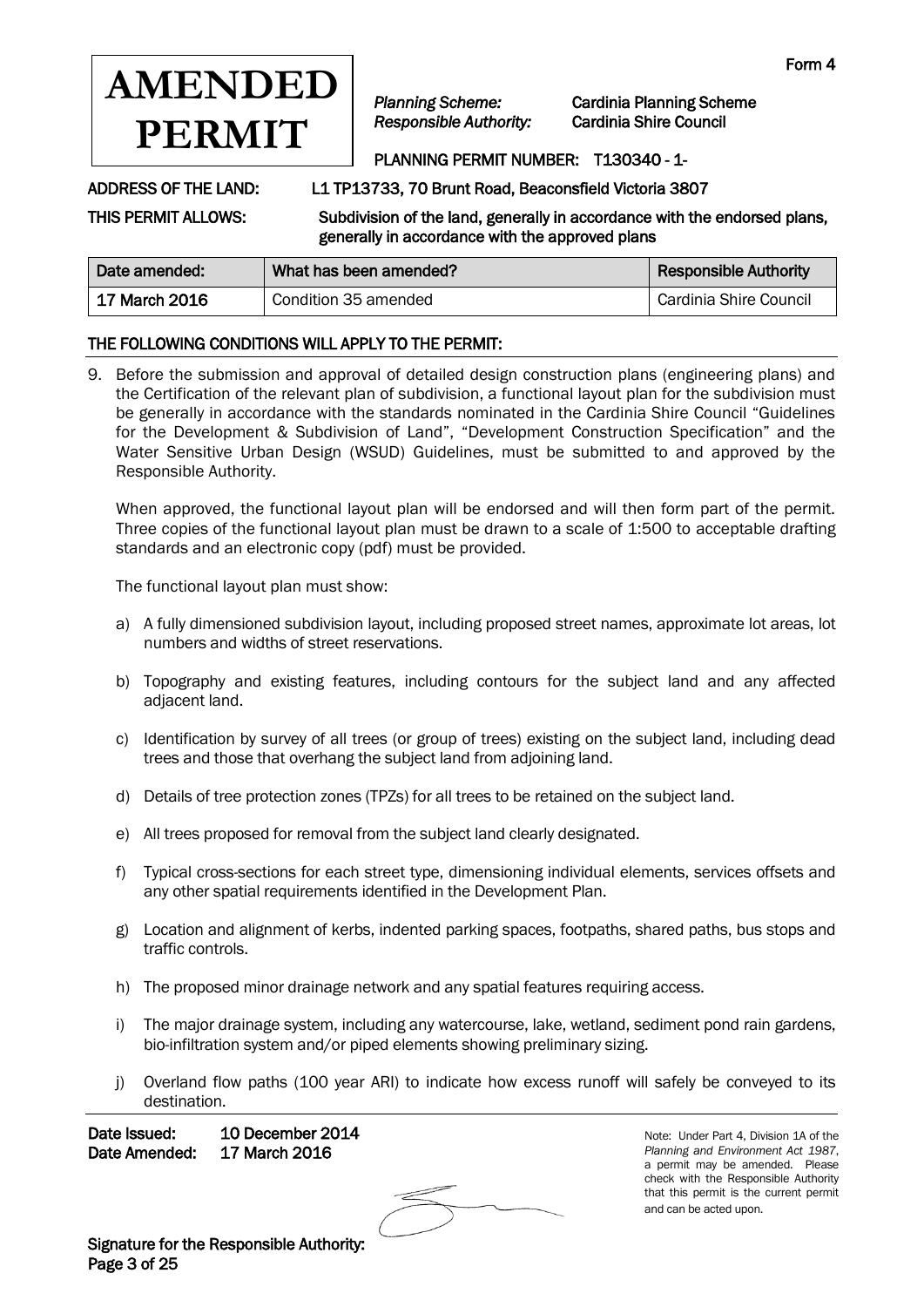

*Planning Scheme:* Cardinia Planning Scheme

# PLANNING PERMIT NUMBER: T130340 - 1-

ADDRESS OF THE LAND: L1 TP13733, 70 Brunt Road, Beaconsfield Victoria 3807

THIS PERMIT ALLOWS: Subdivision of the land, generally in accordance with the endorsed plans, generally in accordance with the approved plans

| Date amended: | What has been amended? | <b>Responsible Authority</b> |
|---------------|------------------------|------------------------------|
| 17 March 2016 | Condition 35 amended   | Cardinia Shire Council       |

## THE FOLLOWING CONDITIONS WILL APPLY TO THE PERMIT:

- k) Drainage outfall system (both interim and ultimate), indicating legal point of discharge and any access requirements for the construction and maintenance.
- l) A table of offsets for all utility services and street trees.
- m) Preliminary location of reserves for electrical kiosks; and
- n) Traffic management plan showing sufficient notional (unmarked) on-street car parking spaces, at the rate of one space per lot, traffic control devices and large vehicle turning overlays.

*Sites that are not adjacent to existing or approved infrastructure will be required to show the following information in addition to the above standard requirements:* 

- o) The relationship between the subject subdivision stage and surrounding land.
- p) Proposed linkages to future streets, open space, regional path network and upstream drainage.
- q) Works external to the subdivision, including both interim and ultimate access requirements.
- r) Intersections with Category 1 roads showing interim and ultimate treatments.
- s) Drainage and sewerage outfalls including any easements required over other property.
- 10. Before the Plan of Subdivision for the first stage of the subdivision is Certified, a landscape master plan for the subdivision must be prepared by a person suitably qualified and experienced in landscape design, must be designed and approved by the Responsible Authority. When approved the plan will be endorsed and will then form part of the permit. The plan must be drawn to scale with dimensions and three copies must be provided. The plan must show:
	- a) New plantings including their layout are to be provided in any streetscape and road reserves.
	- b) A detailed plant schedule of all proposed tree, shrubs and ground covers, including botanical names, common names, pot sizes, sizes at maturity and quantities of each plant. Indigenous plant species should be used where possible.
	- c) The proposed location, materials, finishes and final set out of paths, areas of pavement, street and park furniture, play equipment and structures.

Date Issued: 10 December 2014 Date Amended: 17 March 2016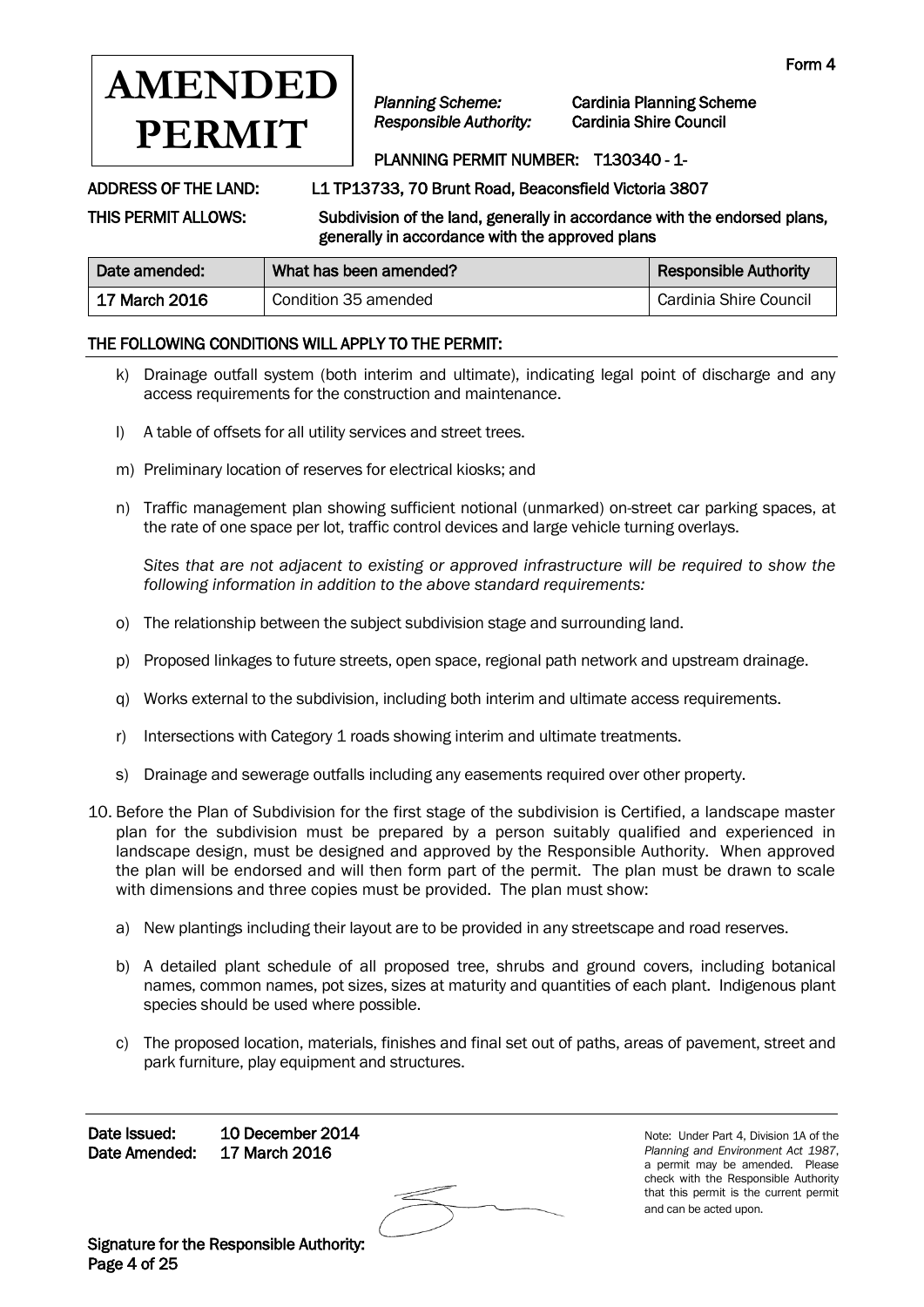

*Planning Scheme:* Cardinia Planning Scheme *Responsible Authority:* Cardinia Shire Council

# PLANNING PERMIT NUMBER: T130340 - 1-

ADDRESS OF THE LAND: L1 TP13733, 70 Brunt Road, Beaconsfield Victoria 3807

THIS PERMIT ALLOWS: Subdivision of the land, generally in accordance with the endorsed plans, generally in accordance with the approved plans

| Date amended: | What has been amended? | <b>Responsible Authority</b> |
|---------------|------------------------|------------------------------|
| 17 March 2016 | Condition 35 amended   | Cardinia Shire Council       |

## THE FOLLOWING CONDITIONS WILL APPLY TO THE PERMIT:

- d) Detailed planting and construction drawings including site contours and any proposed changes to existing levels including any structural elements such as retaining walls.
- e) The proposed road reserve widths including proposed areas within the road reserves set aside for the retention of existing vegetation.
- f) Additional supporting information, such as certified structural designs or building forms if required.
- g) The removal of all existing disused structures, foundations, pipelines or stockpiles and eradication of weeds.
- h) The layout of street tree and reserve plantings using semi mature trees including the proposed location of evergreen and deciduous tree species to the satisfaction of the Responsible Authority.
- i) The proposed location of paths and any other pavement areas.
- j) The style and location of fencing including tree, walkway and open space reserve fencing.
- k) Details about the treatment of interfaces with the surrounding road reserves.
- l) Key themes, landscape principles and character that will define the estate development;
- m) Pedestrian and bicycle circulation;
- n) A plant schedule of all proposed trees, shrubs and groundcovers, including botanical names and common names;
- o) The style and materials of all structures, play equipment, park and street furniture items;
- p) The style and materials of any estate entrance treatments;
- q) The style, materials and finishes of paths, areas of pavement or other hard surfacing; and
- r) The style and location of fencing including tree, walkway and open space reserve fencing.

All species selected and landscaping must be to the satisfaction of the Responsible Authority. When approved the landscape plan will be endorsed and will then form part of the permit.

### 11. Before the first stage of the Plan of Subdivision is Certified under the *Subdivision Act 1988*, a Public

Date Issued: 10 December 2014 Date Amended: 17 March 2016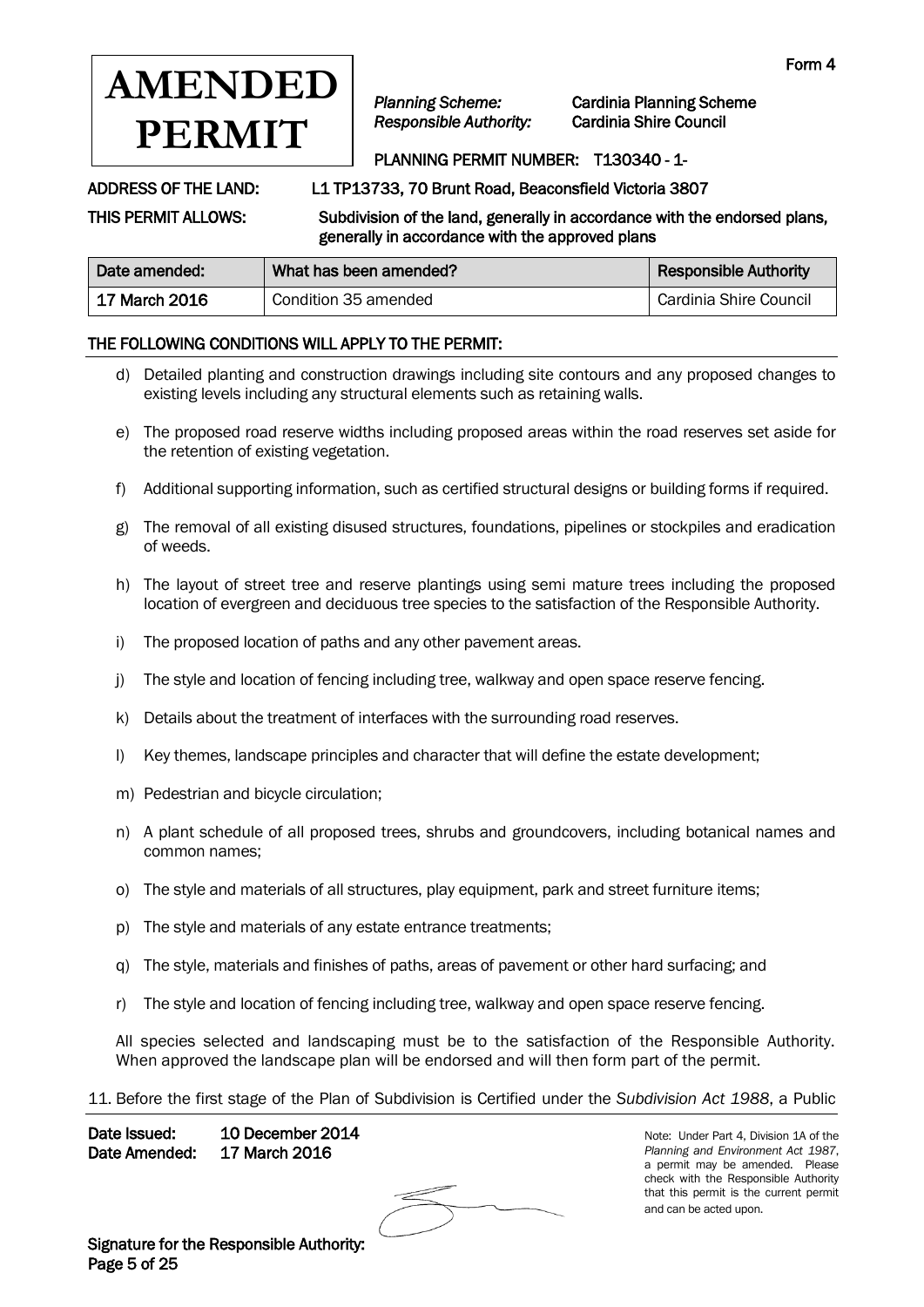

*Planning Scheme:* Cardinia Planning Scheme

# PLANNING PERMIT NUMBER: T130340 - 1-

ADDRESS OF THE LAND: L1 TP13733, 70 Brunt Road, Beaconsfield Victoria 3807

THIS PERMIT ALLOWS: Subdivision of the land, generally in accordance with the endorsed plans, generally in accordance with the approved plans

| Date amended: | What has been amended? | <b>Responsible Authority</b> |
|---------------|------------------------|------------------------------|
| 17 March 2016 | Condition 35 amended   | Cardinia Shire Council       |

## THE FOLLOWING CONDITIONS WILL APPLY TO THE PERMIT:

Infrastructure Plan (PIP) must be submitted to and endorsed by the Responsible Authority. Once approved, the PIP must be implemented to the satisfaction of the Responsible Authority.

- 12. The Public Infrastructure Plan must show the proposed location, type, staging and timing of delivery of all infrastructure on the land which is identified in the Officer Precinct Structure Plan, September 2011 (PSP) Officer Development Contributions Plan (DCP) applying to the land, or which is otherwise reasonably required on or to the land or on any other land as a result of the subdivision of the land. Without limiting the extent of what must be shown on and in the PIP it must include the following:
	- a) The extent of any stormwater drainage works and road works proposed or required under this permit.
	- b) The land which is required to be set aside for infrastructure identified in the DCP or the PSP including land required for public open space and community facilities and any proposed reconciliation payment in respect of the land having regard to its value set out in the DCP.
	- c) An estimate of the extent of equalisation which is required in respect of public open space to be provided having regard to the PSP and the DCP.
	- d) Subject to the consent of the Collecting Agency, any infrastructure works set out in the DCP which can be provided 'in lieu' of development contributions in accordance with the DCP.
	- e) The effects of the provision of infrastructure on the land or any other land.
	- f) Any other relevant matter related to the provision of infrastructure reasonably required by the Responsible Authority.
	- g) The Public Infrastructure Plan may be amended with the consent of the Responsible Authority.
- 13. Before the first stage of the Plan of Subdivision is Certified under the *Subdivision Act 1988,* or at such other time which is agreed between Council and the owner, if required by the Responsible Authority or the owner, the owner must enter into an agreement or agreements under Section 173 of the *Planning and Environment Act 1987* which provides for:
	- a) The implementation of the Public Infrastructure Plan approved under this permit.
	- b) The equalisation of open space having regard to the areas set aside in a Plan of Subdivision and the amount specified in the schedule to Clause 52.01; and

Date Issued: 10 December 2014 Date Amended: 17 March 2016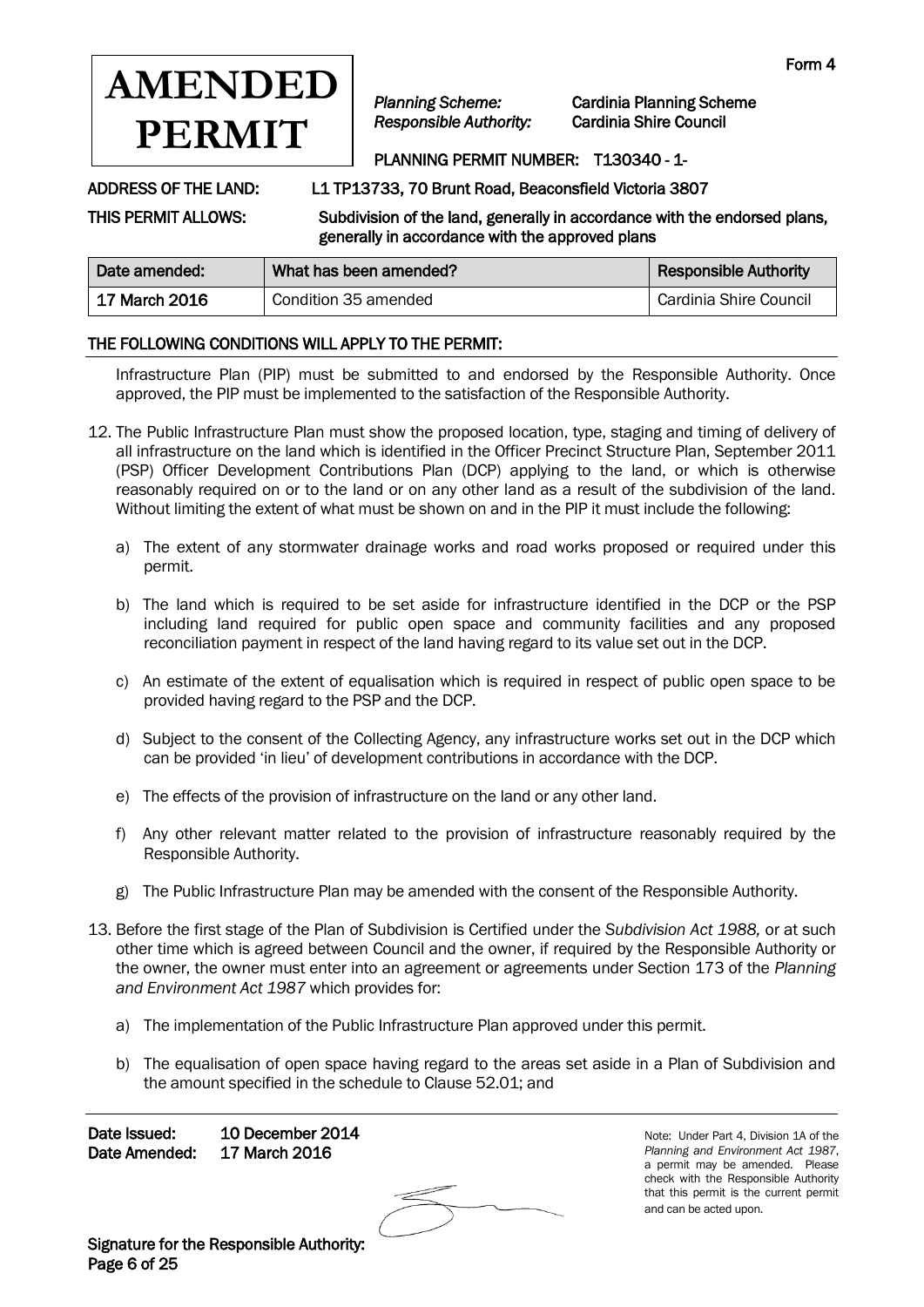

*Planning Scheme:* Cardinia Planning Scheme

# PLANNING PERMIT NUMBER: T130340 - 1-

ADDRESS OF THE LAND: L1 TP13733, 70 Brunt Road, Beaconsfield Victoria 3807

THIS PERMIT ALLOWS: Subdivision of the land, generally in accordance with the endorsed plans, generally in accordance with the approved plans

| Date amended: | What has been amended? | <b>Responsible Authority</b> |
|---------------|------------------------|------------------------------|
| 17 March 2016 | Condition 35 amended   | Cardinia Shire Council       |

## THE FOLLOWING CONDITIONS WILL APPLY TO THE PERMIT:

c) The timing of any payments to be made to a person in respect of any infrastructure project having regard to the availability of funds in the Development Contributions Plan or the public open space account.

The owner of the land or permit holder must pay all reasonable costs of the preparation, execution and registration of the Section 173 Agreement. To the satisfaction of the Responsible Authority.

- 14. Before the first stage of the Plan of Subdivision is Certified under the *Subdivision Act 1988,* or at such other time which is agreed between Council and the owner, where the Small Lot Housing Code applies to lots measuring less than 300sqm in accordance with the Officer Precinct Structure Plan (2011), the Small Lot Housing Code may be applied as a restriction on the Plan of Subdivision or through an agreement under Section 173 of the *Planning & Environment Act 1987* and must be registered on title to the land. The restriction or the agreement must provide for the following:
	- a) The building envelope plan to apply to each relevant lot.
	- b) All buildings being constructed in accordance with the building envelope on the relevant lot.
	- c) The construction of a building outside the building envelope only with the written consent of the Responsible Authority; and
	- d) The Small Lot Housing Code will cease to apply to any building on a lot less than 300sqm after the issue of a Certificate of Occupancy for the whole dwelling and any garage or carport on the land.
- 15. Where there are lots greater than 300sqm, the permit holder must initiate to the satisfaction of the Responsible Authority appropriate controls to ensure the implementation of the building design guidelines and fencing controls. This may be by the use of a Section 173 Agreement under the *Planning & Environment Act 1987*, Notice of Restriction on each Plan of Subdivision or Memorandum of Common Provisions.
- 16. Before the first stage of the Plan of Subdivision is Certified under the *Subdivision Act 1988,* a detailed contamination assessment of the land by a suitably qualified environmental professional must be submitted to and to the satisfaction of the Responsible Authority. The assessment must include:
	- a) Details of the nature of the previous and existing land use/activities on the land.
	- b) An assessment of the potential level and nature of contamination on the land.
	- c) Advice on whether the environmental condition of the land is suitable for the proposed uses and

Date Issued: 10 December 2014 Date Amended: 17 March 2016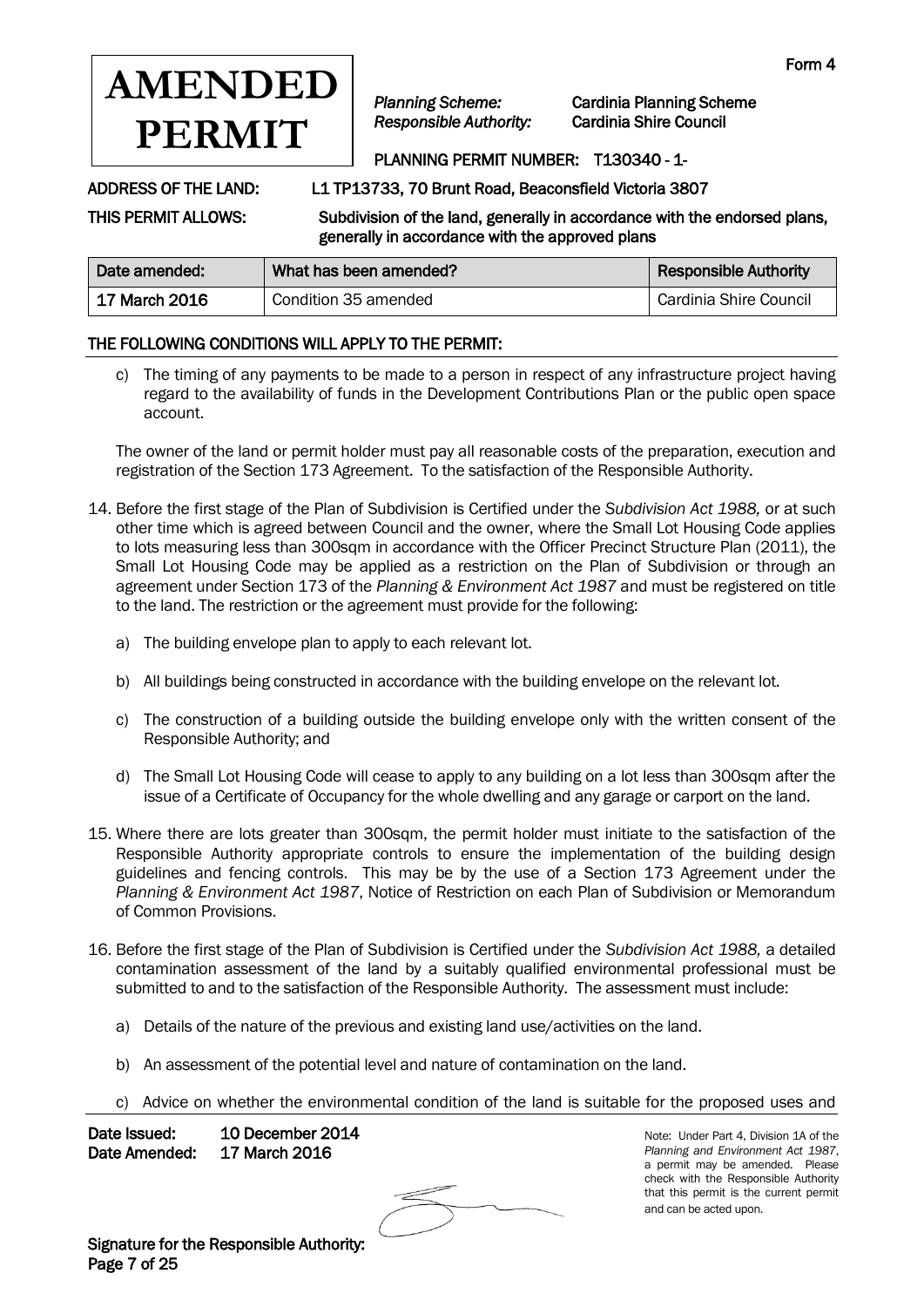

*Planning Scheme:* Cardinia Planning Scheme

# PLANNING PERMIT NUMBER: T130340 - 1-

ADDRESS OF THE LAND: L1 TP13733, 70 Brunt Road, Beaconsfield Victoria 3807

THIS PERMIT ALLOWS: Subdivision of the land, generally in accordance with the endorsed plans, generally in accordance with the approved plans

| Date amended: | What has been amended? | <b>Responsible Authority</b> |
|---------------|------------------------|------------------------------|
| 17 March 2016 | Condition 35 amended   | Cardinia Shire Council       |

## THE FOLLOWING CONDITIONS WILL APPLY TO THE PERMIT:

whether an environmental audit of all, or part, of the land is recommended having regard to the Potentially Contaminated Land General Practice Note June 2005, DSE, as amended from time to time.

- 17. If the environmental site assessment by Cardno Lane Piper Phase 1 Environmental Site Assessment report number Ref: 213194 dated July 2013 recommends an environmental audit of all or part of the land referred to in this permit then:
	- a) Prior to the commencement of any use for a sensitive purposes; or
	- b) Prior to any buildings or works; or
	- c) Before the Certification of a Plan of Subdivision,

Whichever is the earlier of or in respect of all or that part of the land as the case may be, the following must be provided to the Responsible Authority, either:

- o A certificate of environmental audit issued for the relevant land in accordance with Part 1XD of the *Environmental Protection Act 1970*, or
- o A statement by an environmental auditor appointed under the *Environment Protection Act 1970*, in accordance with Part 1XD of that Act that the environmental conditions of the relevant land are suitable for a sensitive use (with or without conditions on the use of the site).
- 18. If a Statement of Environmental Audit is provided rather than a Certificate of Environmental Audit and the Statement of Environmental Audit indicates that the environment conditions of the relevant land are suitable for a sensitive use subject to conditions, the owner of the land must enter into an agreement with the Responsible Authority under Section 173 of the *Planning and Environment Act 1987* before the issue of a Statement of Compliance or before the construction of any building on the relevant land, whichever is the earlier;
	- a) Implementation of an on-going compliance with all conditions in the Statement of Environmental Audit; and
	- b) The Responsible Authority's reasonable legal costs and expenses of drafting/reviewing and registering the agreement to be borne by the owner of the relevant land.

All works must be in accordance with the detailed contamination assessment, Statement of Environmental Audit and Certificate of Environmental Audit as applicable.

Date Issued: 10 December 2014 Date Amended: 17 March 2016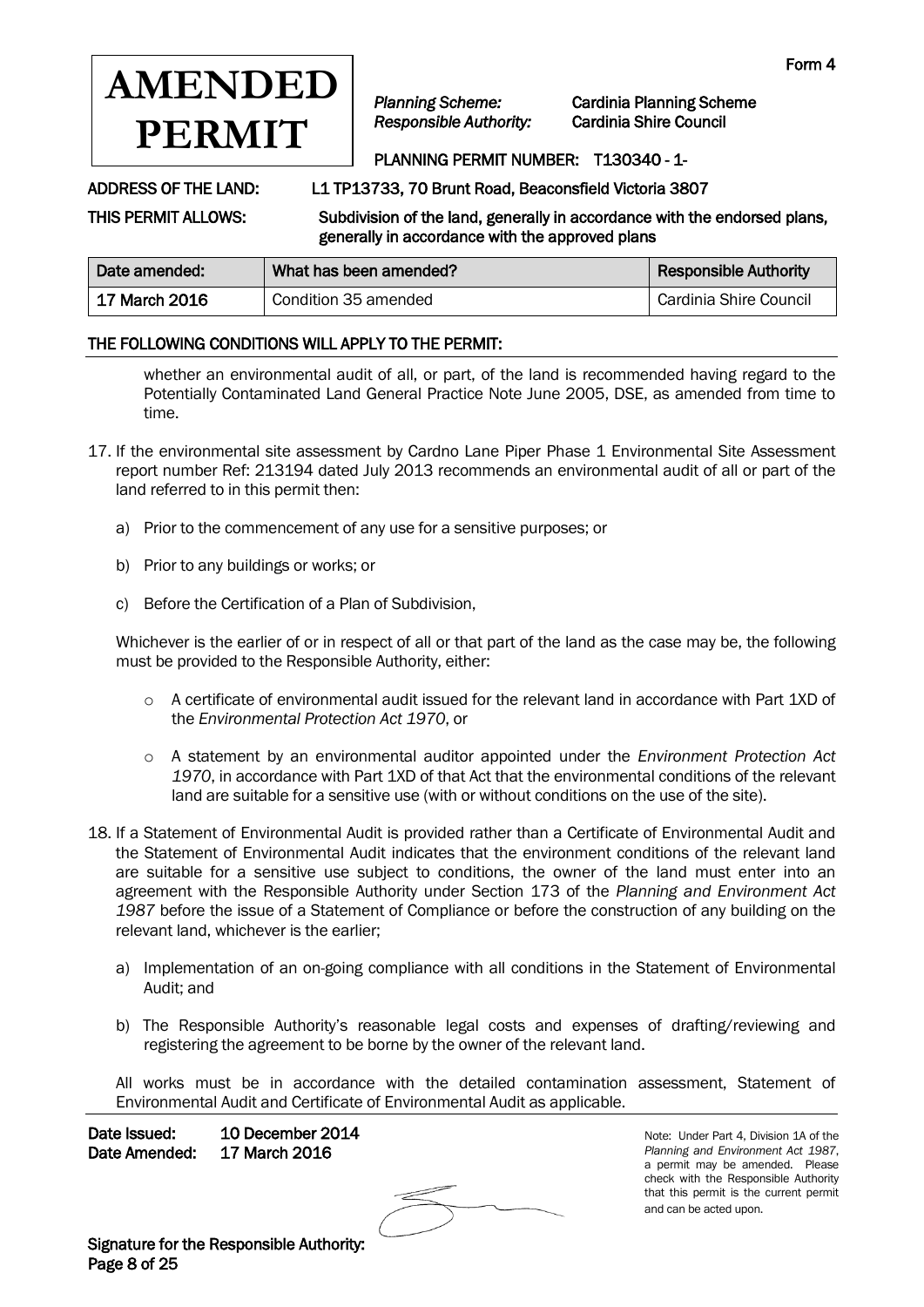

*Planning Scheme:* Cardinia Planning Scheme

# PLANNING PERMIT NUMBER: T130340 - 1-

ADDRESS OF THE LAND: L1 TP13733, 70 Brunt Road, Beaconsfield Victoria 3807

THIS PERMIT ALLOWS: Subdivision of the land, generally in accordance with the endorsed plans,

generally in accordance with the approved plans

| Date amended: | What has been amended? | <b>Responsible Authority</b> |
|---------------|------------------------|------------------------------|
| 17 March 2016 | Condition 35 amended   | Cardinia Shire Council       |

## THE FOLLOWING CONDITIONS WILL APPLY TO THE PERMIT:

19. The recommendations of the report produced by Cardno Lane Piper Phase 1 Environmental Site Assessment report number Ref: 213065.1 Report 01.2 dated June 2014 must be implemented to the satisfaction of the Responsible Authority.

### Statement of Compliance:

- 20. A Development Infrastructure Levy must be paid to the Collecting Agency being Cardinia Shire Council in accordance with the provisions of the approved Officer Precinct Structure Plan Development Contributions Plan (September 2011). If there is no approved Public Infrastructure Plan or if the approved Public Infrastructure Plan does not specify a time when payments must be made, then the Development Infrastructure Levy must be paid to the Collecting Agency within the times specified in the Development Contributions Plan or if no time is specified then after certification of the relevant Plan of Subdivision but not more than 21 days before a Statement of Compliance is issued in respect of that plan under the *Subdivision Act 1988.*
- 21. Before the issue of a Statement of Compliance for the subdivision under the *Subdivision Act 1988,* a cash payment equivalent to the value of the percentage of Net Developable Area of the land in lieu of the provision of the land for Public Open Space in accordance with the Schedule to Clause 52.01 of the Cardinia Planning Scheme and the Precinct Structure Plan applying to the land must be paid to the Responsible Authority.
- 22. Before the issue of a Statement of Compliance for each stage of the subdivision the permit holder must:
	- a) Provide appropriate driveway access and drainage connection points must be provided to all lots.
	- b) All road and drainage infrastructure must be designed and constructed in accordance with plans and specifications approved by the Responsible Authority. The works must comply with the standards nominated in the Cardinia Shire Council "Guidelines for the Development & Subdivision of Land", "Development Construction Specification" and the "Water Sensitive Urban Design (WSUD) Guidelines".
	- c) Any reserve or land set aside for public open space or any tree reserve or the like must be regraded, top dressed and sown to grass, landscaped and otherwise embellished in accordance with the endorsed landscape plan.
	- d) Design and construct all internal road and drainage works necessary for the proper function of that stage, in accordance with the plans and specifications approved by Council.

Date Issued: 10 December 2014 Date Amended: 17 March 2016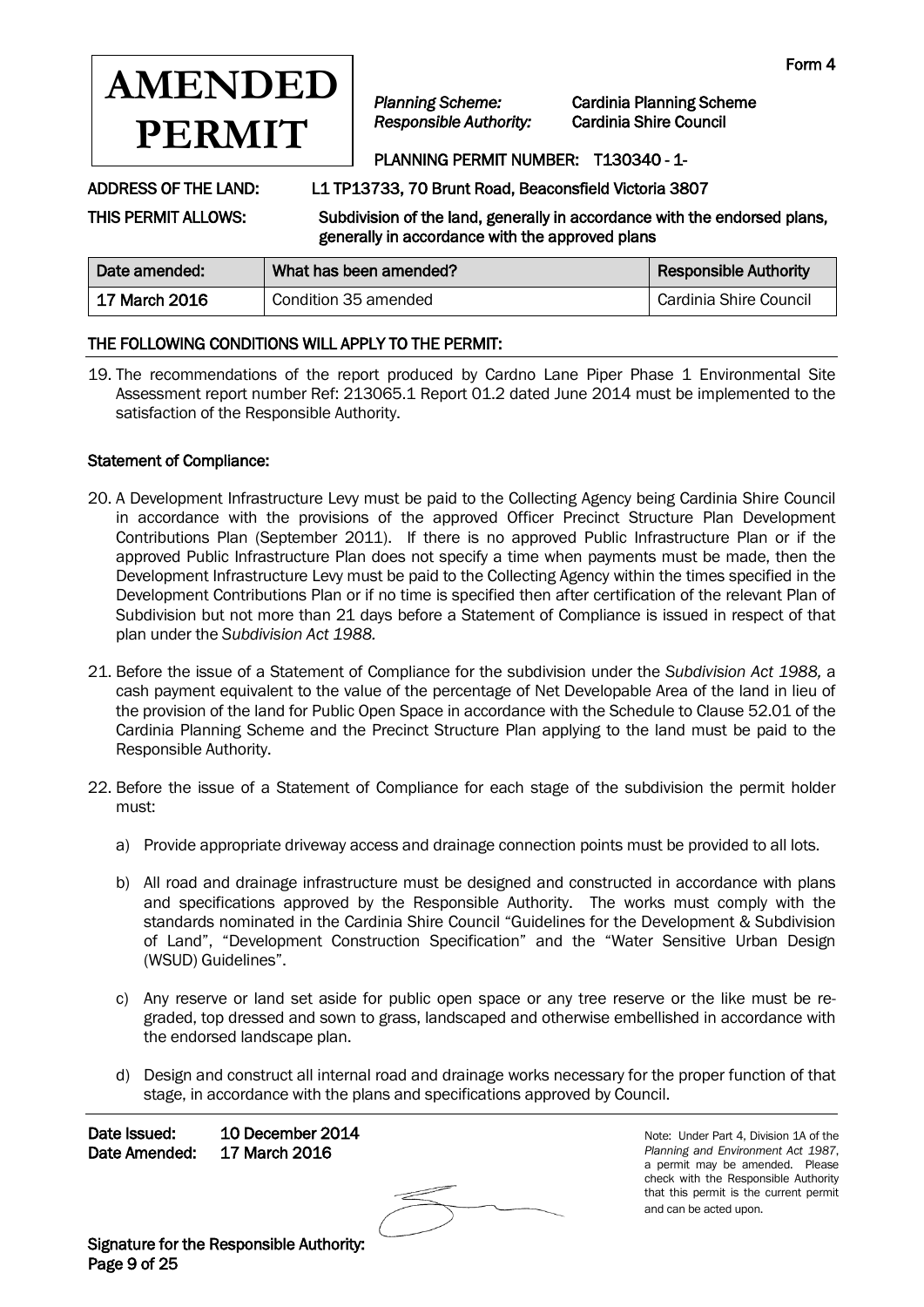

*Planning Scheme:* Cardinia Planning Scheme

# PLANNING PERMIT NUMBER: T130340 - 1-

ADDRESS OF THE LAND: L1 TP13733, 70 Brunt Road, Beaconsfield Victoria 3807

THIS PERMIT ALLOWS: Subdivision of the land, generally in accordance with the endorsed plans, generally in accordance with the approved plans

| Date amended: | What has been amended? | <b>Responsible Authority</b> |
|---------------|------------------------|------------------------------|
| 17 March 2016 | Condition 35 amended   | Cardinia Shire Council       |

## THE FOLLOWING CONDITIONS WILL APPLY TO THE PERMIT:

- e) Design and construct any required outfall drainage to the satisfaction of Melbourne Water and Cardinia Shire Council.
- f) Construct a residential standard concrete vehicle crossing/s as shown on the approved plans for each lot.
- g) Submit detailed landscape plans to be approved by the Responsible Authority. The plans must be in accordance with the approved Landscape Masterplan.
- h) Complete streetscape and landscaping works or by agreement with the Responsible Authority submit incomplete streetscape and / or landscaping works bonds at the completion of the civil works. Payment can be in the form of a cash bond or bank guarantee to the agreed value, which are released upon satisfactory completion of works.

*(Please contact Council's Open Space Department in relation to the costs of the cash bond or bank guarantee as the costs may vary on when the payment is made)* 

i) Provide bonding to cover all streetscape and landscaping works for a maintenance period. Payment can be in the form of a cash bond or bank guarantee to the agreed value, which are released upon satisfactory completion of works. A twenty four (24) month maintenance period will apply to all landscaping works, following which time and upon satisfactory completion and satisfactory maintenance the bond will be released.

*(Please contact Council's Open Space Department in relation to the costs of the cash bond or bank guarantee)*

- j) The landscaping works shown on the approved landscape plan/s for each stage of the subdivision must be carried out and completed.
- k) Provide a tree management plan, completed by an appropriately qualified arborist and submitted to the satisfaction of the Responsible Authority that shows:
	- i. Assessment and necessary remedial works for all retained trees.
	- ii. Direct management activities to improve the health of the trees over a two year period identification of requisite tree protection zones.
	- iii. All works directed under the tree management plan must be completed prior to Statement of Compliance.

Date Issued: 10 December 2014 Date Amended: 17 March 2016

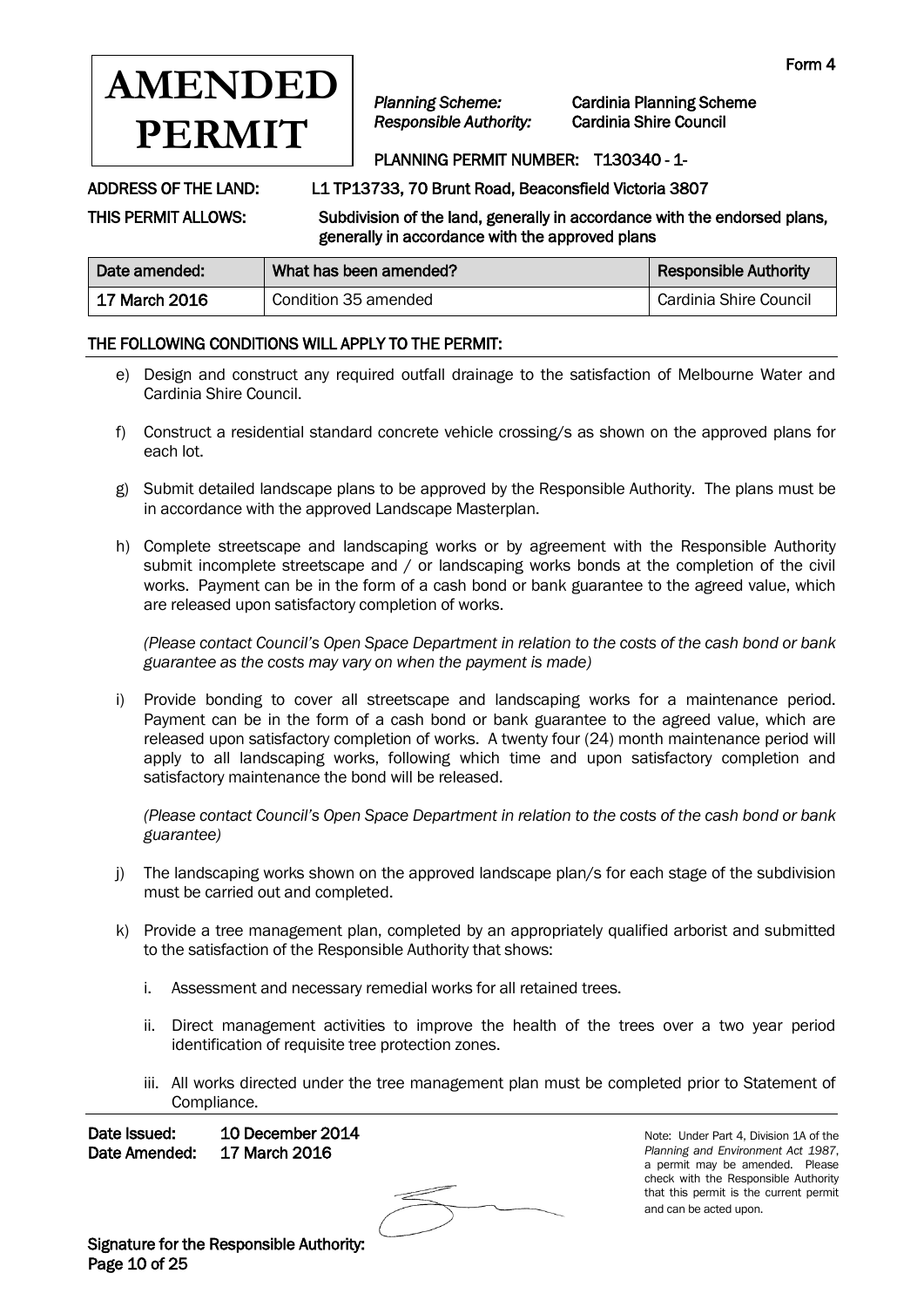

*Planning Scheme:* Cardinia Planning Scheme

# PLANNING PERMIT NUMBER: T130340 - 1-

ADDRESS OF THE LAND: L1 TP13733, 70 Brunt Road, Beaconsfield Victoria 3807

THIS PERMIT ALLOWS: Subdivision of the land, generally in accordance with the endorsed plans, generally in accordance with the approved plans

| Date amended:   | What has been amended? | <b>Responsible Authority</b> |
|-----------------|------------------------|------------------------------|
| ∣ 17 March 2016 | Condition 35 amended   | Cardinia Shire Council       |

## THE FOLLOWING CONDITIONS WILL APPLY TO THE PERMIT:

- l) Street lighting and pedestrian/cycle paths must be provided in accordance with Australian Standard 1158.1.
- m) When the land has been cleared and prepared for subdivision works, a further Contaminated Land Assessment is required to be undertaken to ensure that the matters identified and raised in the report by Cardno Lane Piper June 2014 Ref:213065.1 Report 01.2 are addressed.

To the satisfaction of the Responsible Authority

- 23. Before the issue of a Statement of Compliance for Stage One of the subdivision under the *Subdivision Act 1988*, the developer or permit holder must design and construct the proposed temporary access through proposed lots 16 and 47 as a minimum 5 metre wide road in accordance with plans and specifications approved by the Responsible Authority.
- 24. Before the issue of a Statement of Compliance for Stage Two subdivision under the *Subdivision Act 1988*, the developer or permit holder must design and construct Kenilworth Avenue in accordance with the approved cross section indicated in the Officer Precinct Structure Plan with provision for on-street parking on the south side of the road to the satisfaction of the Responsible Authority.
- 25. Before the issue of a Statement of Compliance for the subdivision under the *Subdivision Act 1988*, the owner of the land must provide written confirmation from:
	- a) A telecommunications network or service provider that all lots are connected to or are ready for connection to telecommunications services in accordance with the provider's requirements and relevant legislation at the time; and
	- b) A suitably qualified person that fibre ready telecommunication facilities have been provided in accordance with any industry specifications or any standards set by the Australian Communications and Media Authority, unless the applicant can demonstrate that the land is in an area where the National Broadband Network will not be provided by optical fibre.
- 26. Before the issue of a Statement of Compliance for the subdivision under the *Subdivision Act 1988*, three (3) copies of building design guidelines and fencing controls must be submitted to and approved by Responsible Authority for each stage of the development. The building design guidelines and fencing controls must be implemented in the form of either a Notice of Restriction or through an agreement with the Responsible Authority under Section 173 of the *Planning & Environment Act 1987* on the certified Plan of Subdivision which is recorded on the Certificate of

Date Issued: 10 December 2014 Date Amended: 17 March 2016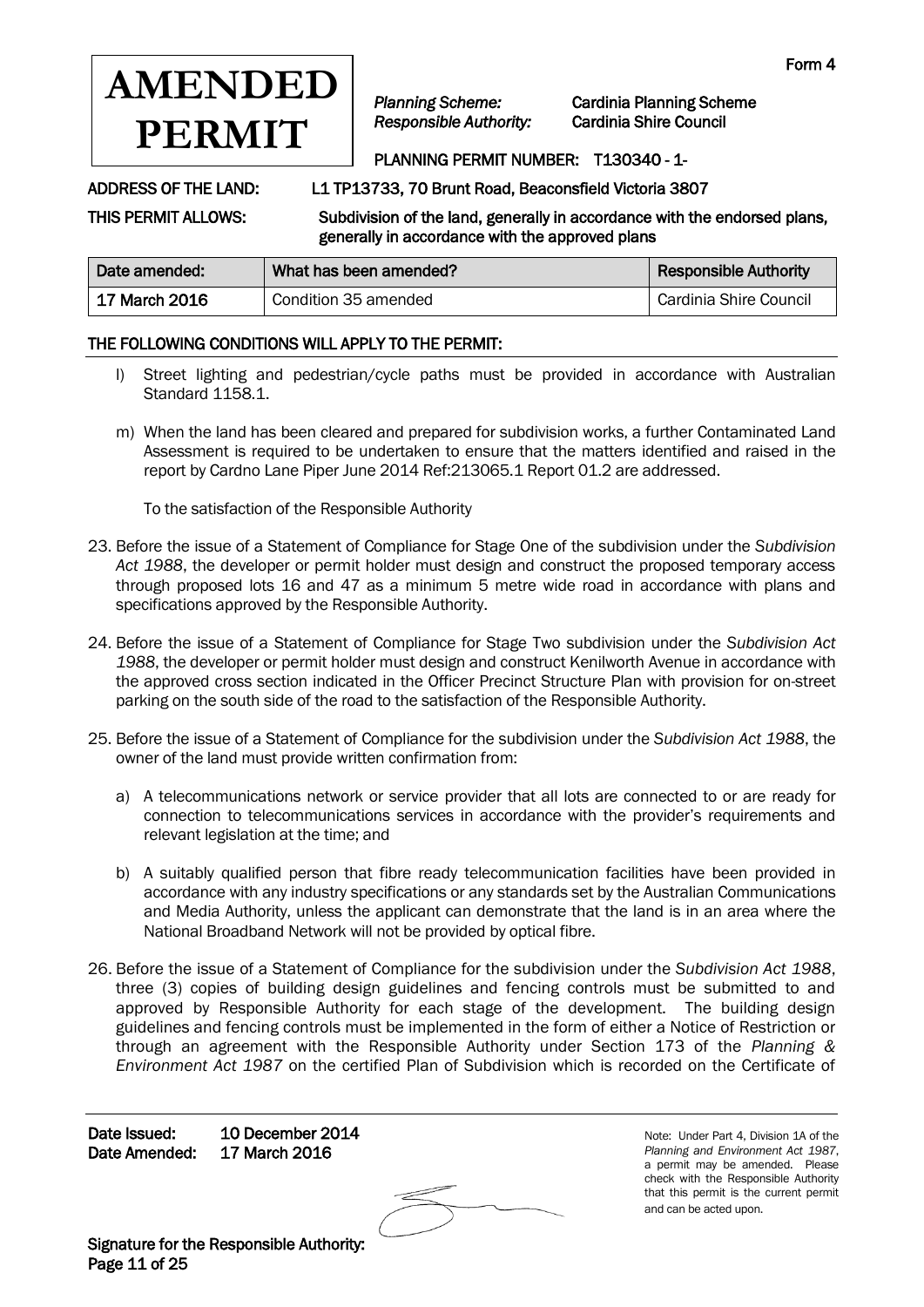

*Planning Scheme:* Cardinia Planning Scheme

# PLANNING PERMIT NUMBER: T130340 - 1-

ADDRESS OF THE LAND: L1 TP13733, 70 Brunt Road, Beaconsfield Victoria 3807

THIS PERMIT ALLOWS: Subdivision of the land, generally in accordance with the endorsed plans, generally in accordance with the approved plans

| Date amended: | What has been amended? | <b>Responsible Authority</b> |
|---------------|------------------------|------------------------------|
| 17 March 2016 | Condition 35 amended   | Cardinia Shire Council       |

## THE FOLLOWING CONDITIONS WILL APPLY TO THE PERMIT:

Title of the land. The owner of the land or permit holder must pay all reasonable costs of the preparation, execution and registration of the Section 173 Agreement.

The restriction of agreement for the building design guidelines and fencing controls guidelines must provide for but are not limited to the following:

- a) Building envelopes for each lot which generally accord with the standards of Clause 56.04-2. No building or part of a building may be constructed outside of a building envelope unless with the written consent of the Responsible Authority.
- b) The creation of restrictions on lots between 300sqm and 500sqm to control the construction of dwellings to locations defined by building envelopes to the satisfaction of the Responsible Authority. The building envelopes for single storey dwellings must provide for garage openings to occupy no more than 40% of the width of the lot frontage and require garages be no closer to the frontage of the lot than the dwelling or 5.5 metres whichever is the greater.
- c) Measures to produce an attractive streetscape including the siting and design of dwellings, garages and landscaping.
- d) Fencing requirements including the minimisation of fencing on street boundaries or corner lots. Fencing treatments which show:
	- i. Minimisation of fencing along street boundaries or corner lots with particular attention being made to the Brunt Road interface;
	- ii. Details of boundary fencing for lots, specifically lots 1, 32, 33, 18 and 46;
	- iii. No more than 50% of side fencing to be solid or wall and the balance of the fence to be visually transparent and a maximum height of 1.5m.
- e) Dwelling, fence and garage design of corner lots.
- f) Avoidance of long expanses of fencing onto public spaces and further detail of treatment of fencing for lots adjoining open spaces.
- g) Requirements that no dwelling or commercial building may be constructed on any lot unless the building incorporates plumbing for recycled water supply for toilet flushing and garden watering use if it is to become available.

Date Issued: 10 December 2014 Date Amended: 17 March 2016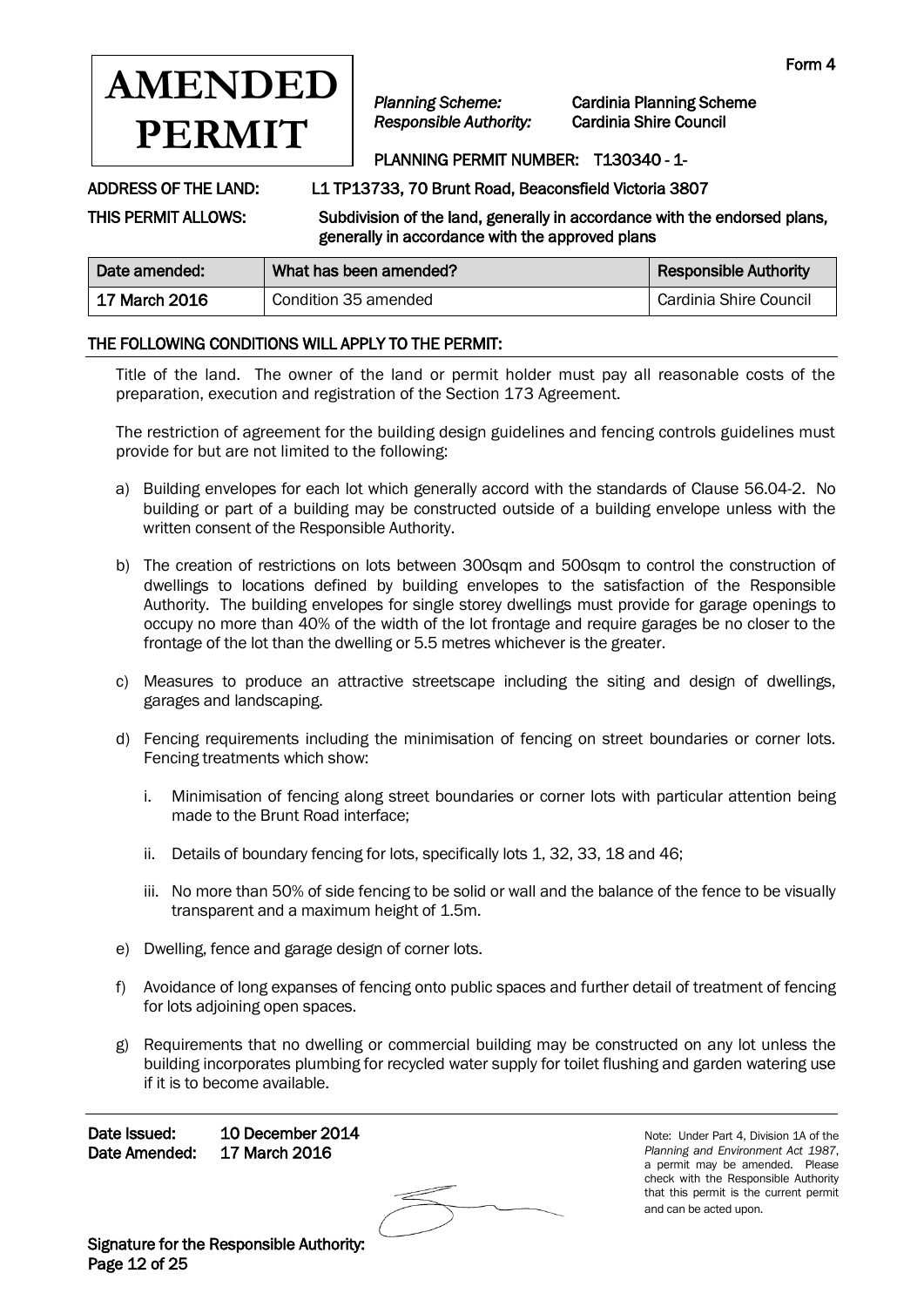

*Planning Scheme:* Cardinia Planning Scheme

# PLANNING PERMIT NUMBER: T130340 - 1-

ADDRESS OF THE LAND: L1 TP13733, 70 Brunt Road, Beaconsfield Victoria 3807

THIS PERMIT ALLOWS: Subdivision of the land, generally in accordance with the endorsed plans, generally in accordance with the approved plans

| Date amended: | What has been amended? | <b>Responsible Authority</b> |
|---------------|------------------------|------------------------------|
| 17 March 2016 | Condition 35 amended   | Cardinia Shire Council       |

## THE FOLLOWING CONDITIONS WILL APPLY TO THE PERMIT:

- h) Details about the width of frontages and garages as a ratio to ensure that garages do not dominate the streetscape.
- i) No double garages on adjoining lots to abut each other.
- j) Garages located on the primary street frontage setback at equal or greater distance to that of the dwelling.
- k) The restriction or agreement relating to the building envelope is to cease to apply to any lot affected by the building envelope after the issue of a Certificate of Occupancy (or the like) under the Building Act for the whole of a dwelling on the lot to which the building envelope applies or at any other time which is specified in the restriction or agreement.

To the satisfaction of the Responsible Authority.

- 27. Before the issue of a Statement of Compliance for the subdivision under the *Subdivision Act 1988*, all road and drainage infrastructure must be designed and constructed in accordance with plans and specifications approved by the Responsible Authority. The works must comply with the standards nominated in the Cardinia Shire "Guidelines for the Development & Subdivision of Land", "Development Construction Specification" and the "Water Sensitive Urban Design (WSUD) Guidelines".
- 28. Before the issue of a Statement of Compliance for Stage One of the subdivision under the *Subdivision Act 1988*, the intersection of the Brunt Road and the internal access road must be designed and constructed in accordance with the plans and specifications approved by the Responsible Authority.
- 29. Before the issue of a Statement of Compliance for Stage Two of the subdivision under the *Subdivision Act*, the intersection of the Brunt Road and Kenilworth Avenue must be designed and constructed in accordance with the plans and specifications approved by the Responsible Authority.
- 30. Before the Statement of Compliance is issued for the subdivision, outfall drainage for the subdivision must be designed and constructed to a satisfactory point of discharge in accordance with the plans and specifications approved by the Responsible Authority.
- 31. Before a Statement of Compliance is issued under the *Subdivision Act 1988*, the landowner must enter into a legally binding agreement (or an alternative agreement approved by DSE) for the payment to implement the *Officer Precinct Structure Plan*: Cardinia Creek Conservation Management Plan (8 September 2011) in accordance with Section 2.3.1 Management Responsibilities and Funding and Appendix 8 to the satisfaction of the Department of Sustainability and Environment. The landowner

Date Issued: 10 December 2014 Date Amended: 17 March 2016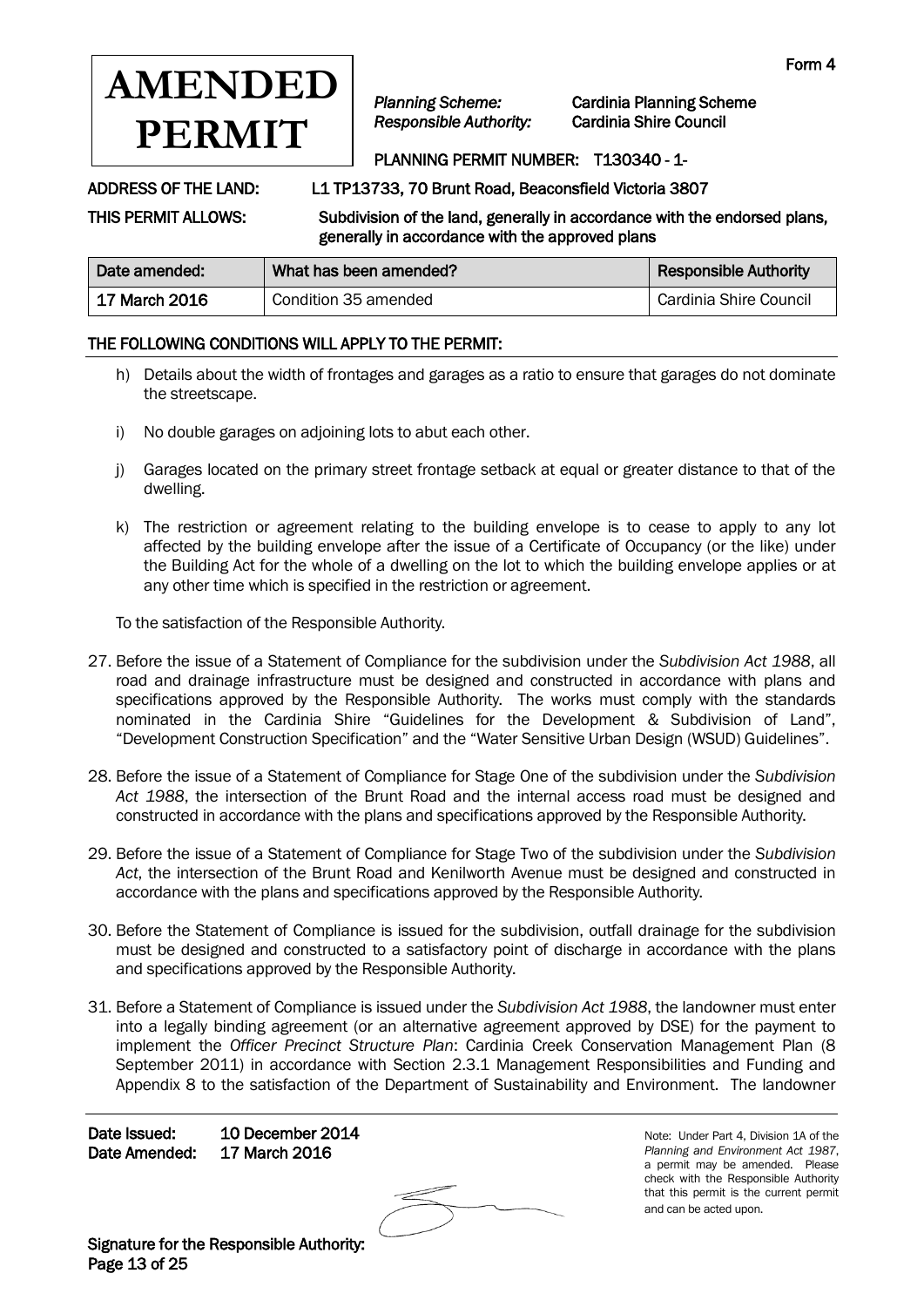

*Planning Scheme:* Cardinia Planning Scheme

# PLANNING PERMIT NUMBER: T130340 - 1-

ADDRESS OF THE LAND: L1 TP13733, 70 Brunt Road, Beaconsfield Victoria 3807

THIS PERMIT ALLOWS: Subdivision of the land, generally in accordance with the endorsed plans, generally in accordance with the approved plans

| Date amended:   | What has been amended? | <b>Responsible Authority</b> |
|-----------------|------------------------|------------------------------|
| ∣ 17 March 2016 | Condition 35 amended   | Cardinia Shire Council       |

### THE FOLLOWING CONDITIONS WILL APPLY TO THE PERMIT:

must pay the reasonable costs of the preparation, execution and registration of the agreement.

- 32. Before the issue of a Statement of Compliance for the subdivision under the *Subdivision Act 1988*, the owner of the land must provide to Council written confirmation by a suitably qualified professional in the field to the Responsible Authority:
	- a) That the requirements of Clause 56.09-3 Fire Hydrants Objectives Standard C29 of the Cardinia Planning Scheme have been provided on the land.

To the satisfaction of the Responsible Authority.

### Engineering:

- 33. At least 14 days before any works commence on the site, a site specific Construction Engineering Management Plan (CEMP) to the satisfaction of the Responsible Authority must be submitted to and approved by the Responsible Authority. When approved the CEMP will be endorsed and will then form part of the permit. All works must be undertaken in accordance with the approved CEMP. The CEMP must address all environmental risks and include:
	- a) Temporary stormwater management including sedimentation control.
	- b) Provision of pollution and contamination controls including noise and dust.
	- c) Location of stockpiles and stockpile management.
	- d) Location of site office and facilities.
	- e) Equipment, materials and goods management.
	- f) Tree protection zones, trees to be retained and trees to be removed.

Date Issued: 10 December 2014 Date Amended: 17 March 2016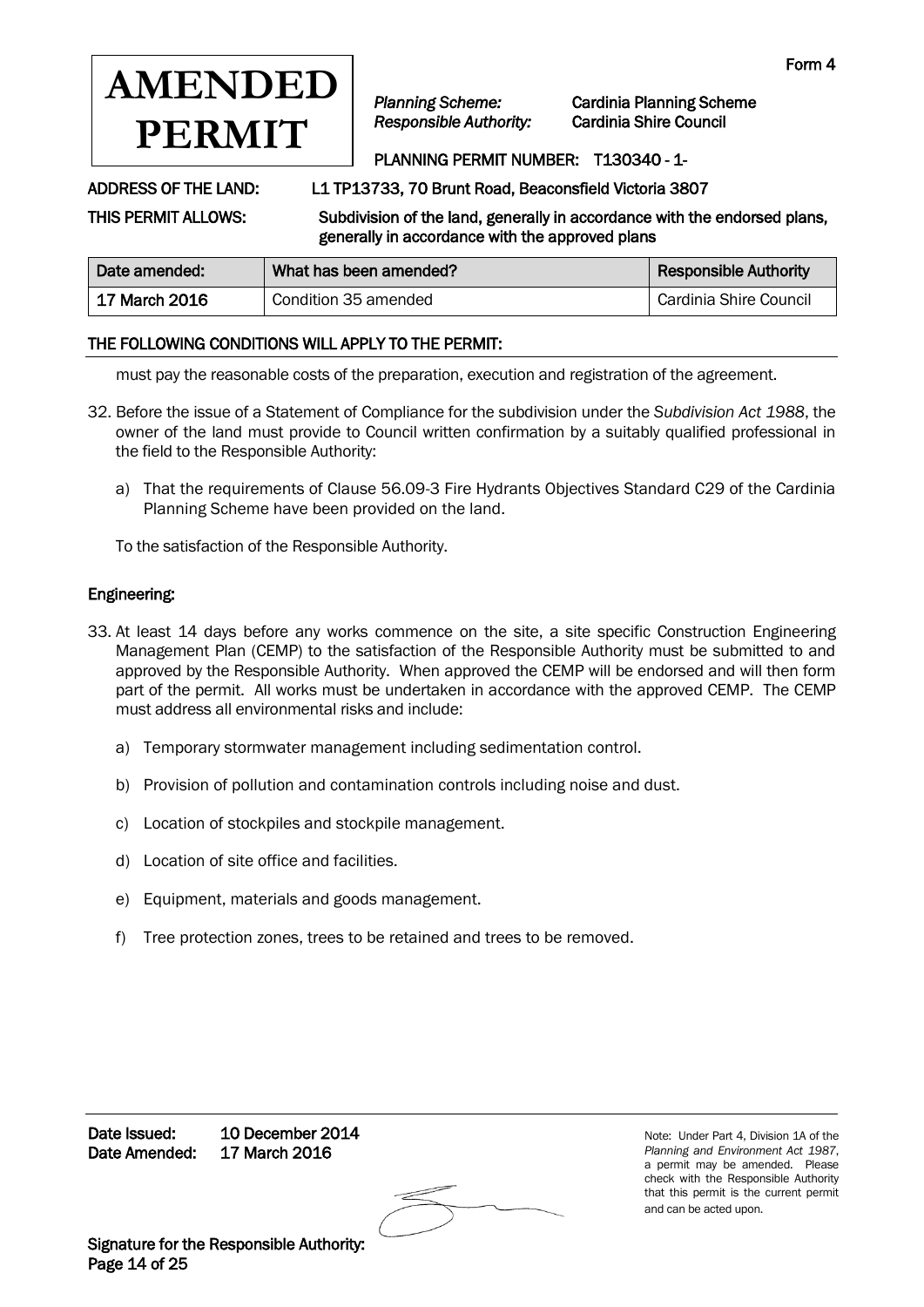

*Planning Scheme:* Cardinia Planning Scheme

## PLANNING PERMIT NUMBER: T130340 - 1-

ADDRESS OF THE LAND: L1 TP13733, 70 Brunt Road, Beaconsfield Victoria 3807

THIS PERMIT ALLOWS: Subdivision of the land, generally in accordance with the endorsed plans, generally in accordance with the approved plans

| Date amended: | What has been amended? | <b>Responsible Authority</b> |
|---------------|------------------------|------------------------------|
| 17 March 2016 | Condition 35 amended   | Cardinia Shire Council       |

## THE FOLLOWING CONDITIONS WILL APPLY TO THE PERMIT:

34. All roads used for the purpose of haulage of imported or exported materials for construction must be:

- a) Approved in writing by the Responsible Authority for the submitted haulage strategy, at least seven days prior to the commencement of use.
- b) Maintained in accordance with the Responsible Authority's maintenance intervention levels, or as requested by the Responsible Authority if the road deteriorates during the haulage period, and
- c) Reinstated to the satisfaction of the Responsible Authority.
- 35. The temporary access road through lots 16 and 51 must be maintained by the developer in good condition and retained until such time as the internal access street is extended through the property to the west of the subject land to provide for turning vehicles.
- 36. No fill or excavated material for or from this development is to be carted/hauled into or from the site without first obtaining the further written consent from Council's Engineering Department at least seven (7) days prior to the cartage/haulage works commencing to the satisfaction of the Responsible Authority.
- 37. Before a certificate of practical completion is issued, "as constructed" digital road and drainage information in AutoCAD format with all Xrefs binded into the drawings and showing any amendments during construction, must be submitted for all civil works where Council is the Responsibility Authority.
- 38. Before a certificate of practical completion is issued, CCTV results for the full length of all stormwater drainage pipes where Council is the Responsibility Authority, must be submitted for assessment. The submitted information is to be to the satisfaction of the Responsible Authority.
- 39. Before the responsibility for the future care and maintenance of the works is transferred to Council, the developer must provide to the Responsible Authority:
	- a) Survey enhanced "as constructed" GIS data for the drainage, road and footpath information components of the subdivision, in accordance with the current version of D-SPEC and R-SPEC. Council's preferred format for the submission of the graphical data is in "MapInfo Native Format". A secondary format is "MapInfo MID/MIF". Grid Co-ordinates must be MGA zone 55 (GDA 94). Please refer to the A-SPEC website for further information: [www.dspec.com.au.](http://www.dspec.com.au/)

Sketches of the details of the permanent survey marks.

Date Issued: 10 December 2014 Date Amended: 17 March 2016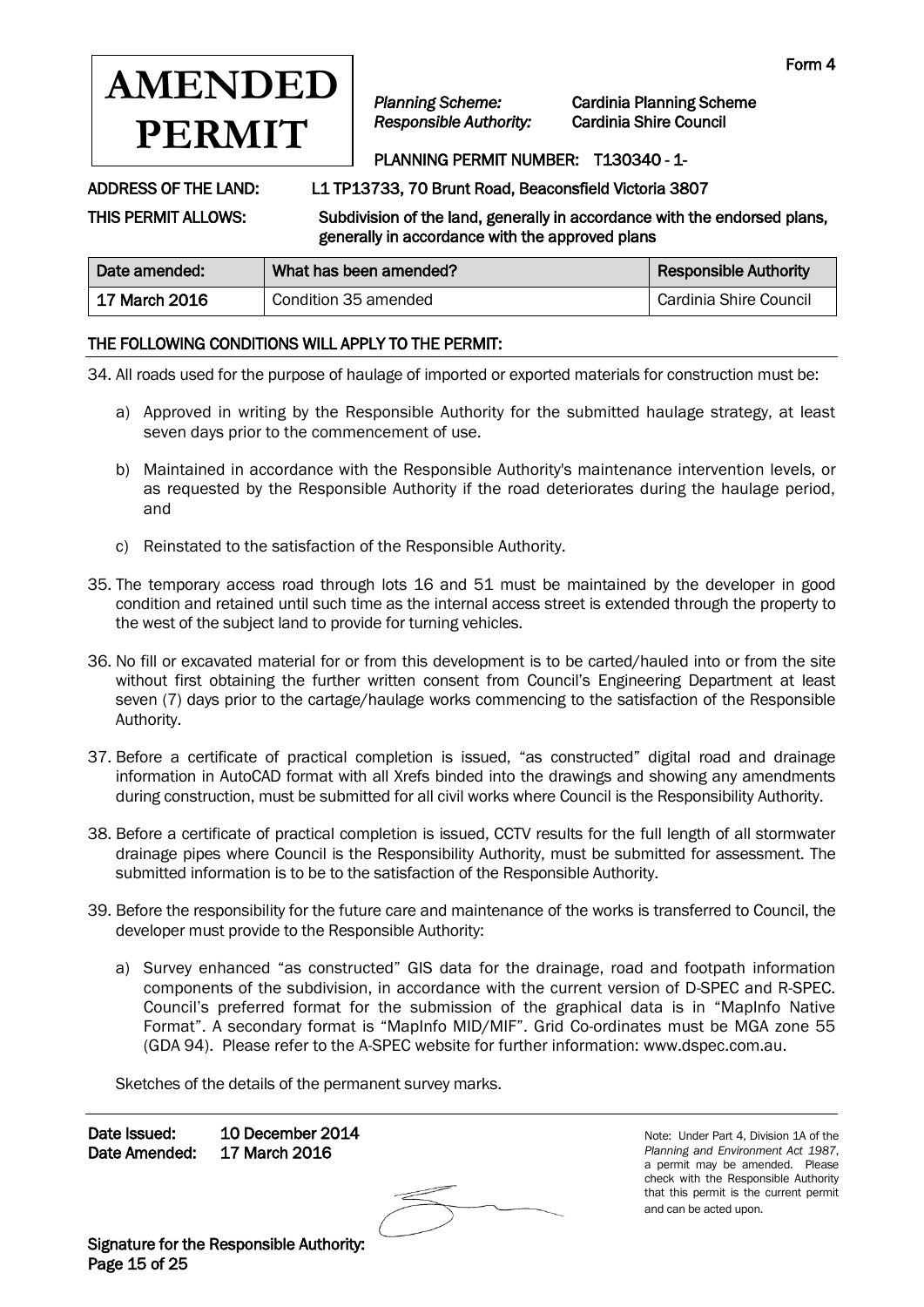

*Planning Scheme:* Cardinia Planning Scheme

## PLANNING PERMIT NUMBER: T130340 - 1-

ADDRESS OF THE LAND: L1 TP13733, 70 Brunt Road, Beaconsfield Victoria 3807

THIS PERMIT ALLOWS: Subdivision of the land, generally in accordance with the endorsed plans, generally in accordance with the approved plans

| Date amended: | What has been amended? | <b>Responsible Authority</b> |
|---------------|------------------------|------------------------------|
| 17 March 2016 | Condition 35 amended   | Cardinia Shire Council       |

## THE FOLLOWING CONDITIONS WILL APPLY TO THE PERMIT:

### General:

40. The owner of the land must enter into an agreement with:

- a) A telecommunications network or service provider for the provision of telecommunication services to each lot shown on the endorsed plan in accordance with the provider's requirements and relevant legislation at the time; and
- b) A suitably qualified person for the provision of fibre ready telecommunication facilities to each lot shown on the endorsed plan in accordance with any industry specifications or any standards set by the Australian Communications and Media Authority, unless the applicant can demonstrate that the land is in an area where the National Broadband Network will not be provided by optical fibre.
- 41. Prior to the commencement of any works a Construction Environmental Management Plan (CEMP) is to be prepared, where appropriate. The CEMP must specifically and address significant flora and fauna where the buildings or works are within:
	- a) 50 metres of any native vegetation to be retained in the Officer Precinct Native Vegetation Precinct Plan (Sept 2011); and/or
	- b) 100 metres of any waterbody (including creeks, drains, dams and wetlands) under the provisions of the Officer Precinct Structure Plan Conservation Management Plan (excluding Cardinia Creek) (15 September 2011).

The CEMP must address all requirements specified in the Officer Native Vegetation Precinct Plan (September 2011) and the relevant Conservation Management Plan and be to the satisfaction of the Responsible Authority.

- 42. The actions which identify the responsible agent as the "landowner" or "developer" in the Conservation Management Plan (CMP) must be implemented to the satisfaction of the Department of Sustainability and Environment.
- 43. A salvage and translocation plan must be prepared and implemented to the satisfaction of the Department of Sustainability and Environment and the approval of the Responsible Authority.
- 44. Native Vegetation Precinct Plan Implementation Any:

a) Works carried out in respect of any subdivision;

Date Issued: 10 December 2014 Date Amended: 17 March 2016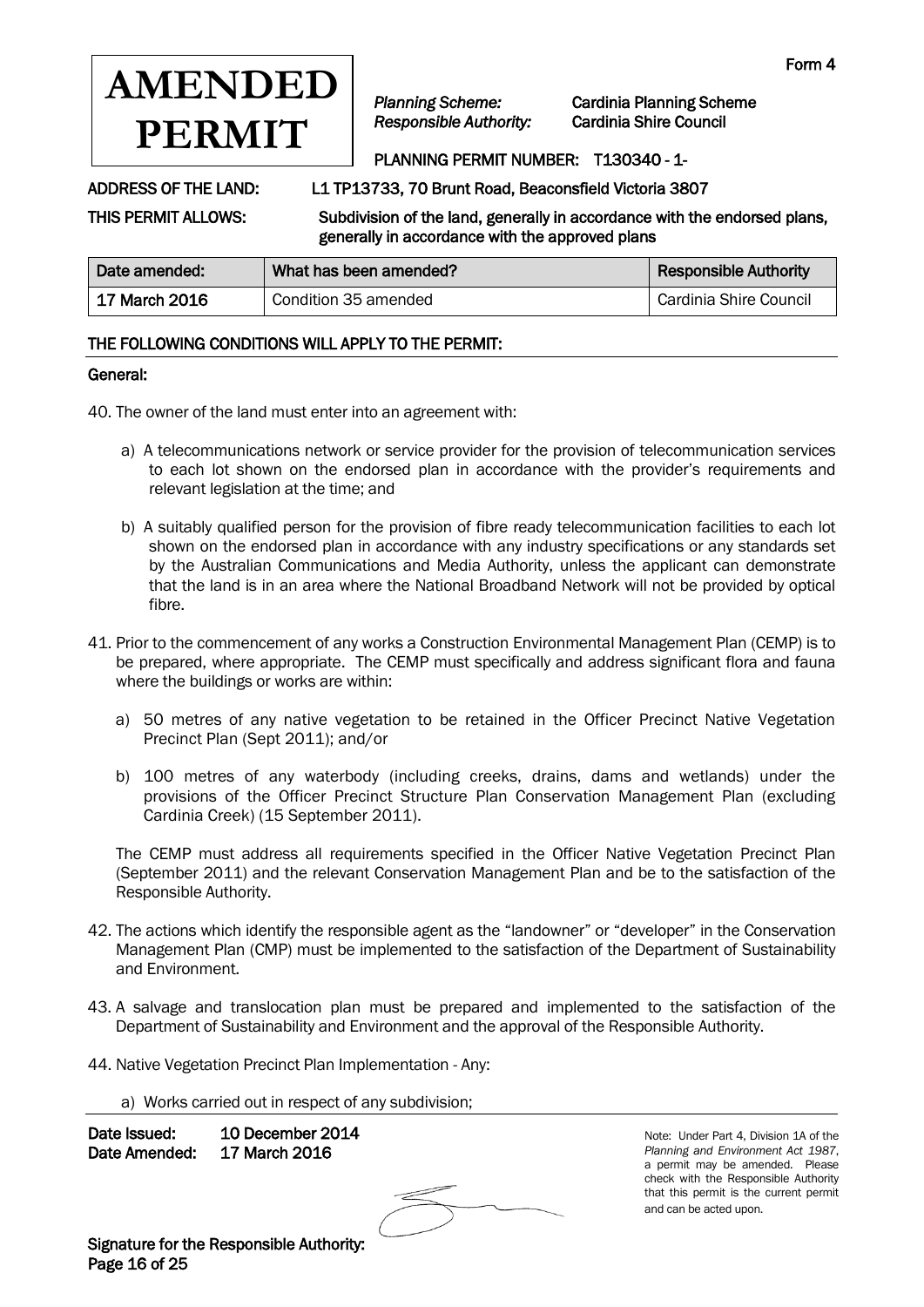

*Planning Scheme:* Cardinia Planning Scheme

# PLANNING PERMIT NUMBER: T130340 - 1-

ADDRESS OF THE LAND: L1 TP13733, 70 Brunt Road, Beaconsfield Victoria 3807

THIS PERMIT ALLOWS: Subdivision of the land, generally in accordance with the endorsed plans, generally in accordance with the approved plans

| Date amended:   | What has been amended? | <b>Responsible Authority</b> |
|-----------------|------------------------|------------------------------|
| ∣ 17 March 2016 | Condition 35 amended   | Cardinia Shire Council       |

## THE FOLLOWING CONDITIONS WILL APPLY TO THE PERMIT:

- b) Construction of buildings and associated works; and
- c) Removal, lopping or destruction of native vegetation on the land as authorised by the Native Vegetation Precinct Plan (NVPP) applying to the land must be carried out in accordance with all of the requirements set out in the incorporated NVPP applying to the land to the satisfaction of the Responsible Authority.
- 45. Only the native vegetation which is identified for removal in the incorporated NVPP applying to the land may be removed, lopped or destroyed without a permit.
- 46. Before the removal, destruction or lopping of any native vegetation within any property (identified by the Property Number Map 1 of the Officer NVPP) the owner of the land from which the native vegetation is being removed must provide offsets consistent with the incorporated NVPP by either:
	- a) Providing an allocated credit extract issued by the Department of Sustainability and Environment; or
	- b) Preparing and submitting an Offset Plan to the satisfaction of the Department of Sustainability and Environment and have the Offset Plan approved by Responsible Authority.
- 47. Where an Offset Plan is approved:
	- a) Before the removal, destruction or lopping of any native vegetation, the owner of the land from which the native vegetation is being removed must provide on-title security for the Offset Site to the satisfaction of Department of Sustainability and Environment that provides for the implementation of the Offset Plan and pay the reasonable costs of the preparation, execution and registration of any on-title agreement; and
	- b) Offsets must be initiated within 12 months of approval of the Offset Plan or before the removal of Very High Conservation Significance vegetation, whichever is earlier, and be implemented according to the schedule of works in the Officer Plan to the satisfaction of the Responsible Authority.
- 48. Before the removal, destruction or lopping of any native vegetation, native vegetation to be removed in accordance with this NVPP must be clearly marked on site to the satisfaction of the Responsible Authority whilst works are being undertaken within the vicinity.
- 49. Any construction stockpiles, fill and machinery must be placed away from areas supporting native

Date Issued: 10 December 2014 Date Amended: 17 March 2016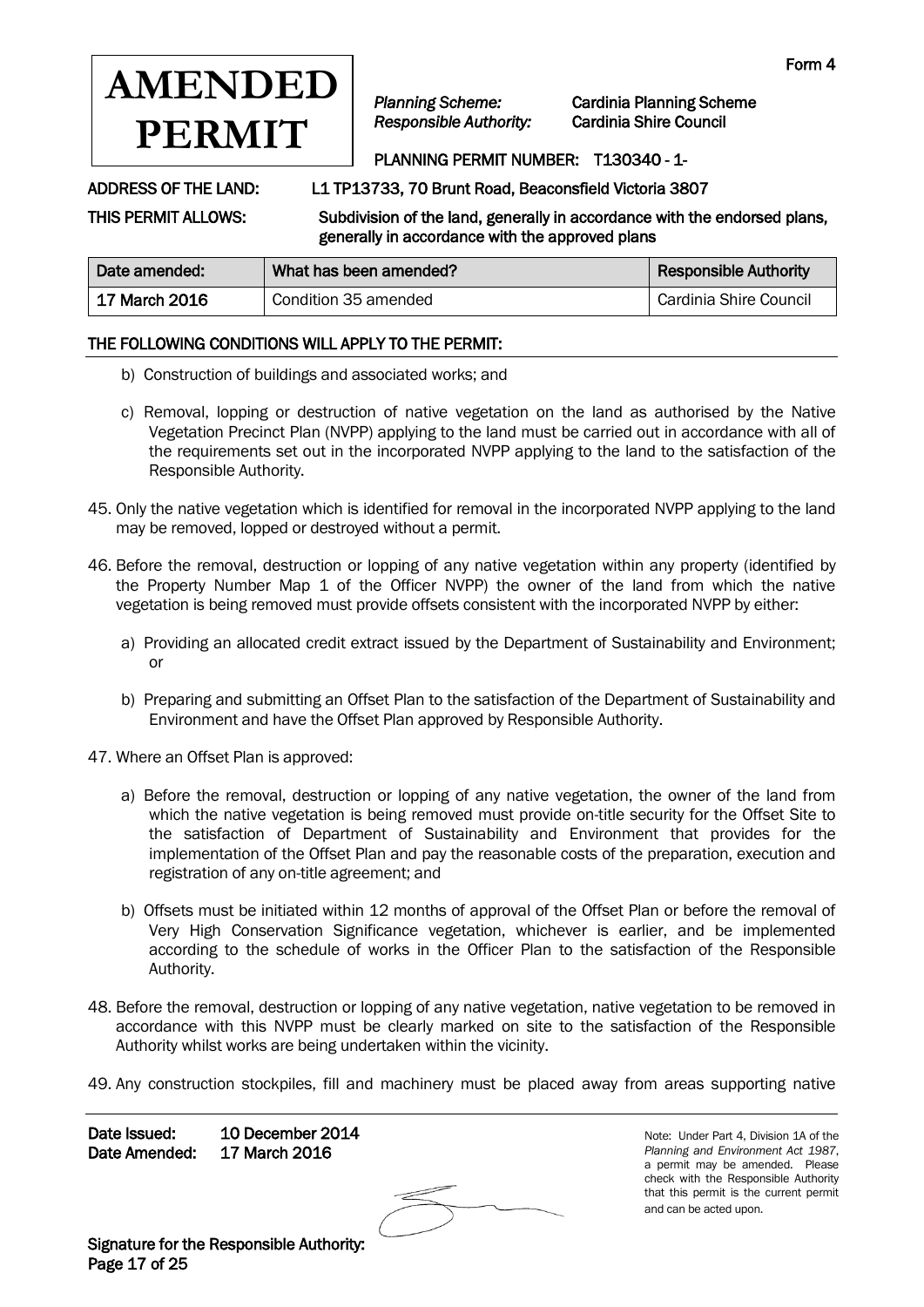

*Planning Scheme:* Cardinia Planning Scheme

# PLANNING PERMIT NUMBER: T130340 - 1-

ADDRESS OF THE LAND: L1 TP13733, 70 Brunt Road, Beaconsfield Victoria 3807

THIS PERMIT ALLOWS: Subdivision of the land, generally in accordance with the endorsed plans, generally in accordance with the approved plans

| Date amended: | What has been amended? | <b>Responsible Authority</b> |
|---------------|------------------------|------------------------------|
| 17 March 2016 | Condition 35 amended   | Cardinia Shire Council       |

## THE FOLLOWING CONDITIONS WILL APPLY TO THE PERMIT:

vegetation and drainage lines to the satisfaction of the Responsible Authority.

- 50. The subdivision works must be carried out in a manner which is consistent with the recommendations set out in the approved Hydrogeological And Soil Contamination Assessment by Cardno Lane Piper June 2014 Ref:213065.1 Report 01.2 to the satisfaction of the Responsible Authority.
- 51. The landscaping works shown on the approved landscape plan/s for the development must be carried out and completed to the satisfaction of the Responsible Authority.
- 52. The landscaping works shown on the approved landscape plan/s must be maintained for a minimum of twenty-four (24) months to the satisfaction of the Responsible Authority. During this time the Responsible Authority may direct maintenance activities be undertaken. The direction to undertake maintenance activities must be completed within 14 days of the written notification being received from the Responsible Authority.
- 53. Before the installation of trees to be planted within the streetscape an inspection of the plant stock must be undertaken by Council's Open Space Department. Any trees deemed unsuitable must not be planted within the streetscape.
- 54. The permit holder must notify Council's Open Space Department a minimum of seven (7) days prior to commencing street tree planting and landscaping so that surveillance of the works can be undertaken.
- 55. All earthworks must be undertaken in a manner that minimises soil erosion, and any exposed areas of soil must be stabilised to prevent soil erosion to the satisfaction of the Responsible Authority.
- 56. All filling of the land over 300mm in depth on the site must be carried out, completed and recorded in accordance with:
	- a) The provisions of any Construction Management Plan; and
	- b) Australian Standard AS 3798 2007 (Guidelines on earthworks for commercial and residential developments).

To the satisfaction of the Responsible Authority.

- 57. No polluted and/or sediment laden run-off is to be discharged directly or indirectly into drains or watercourses.
- 58. Pollution or litter traps must be provided on the land at appropriate points along the drainage system or

Date Issued: 10 December 2014 Date Amended: 17 March 2016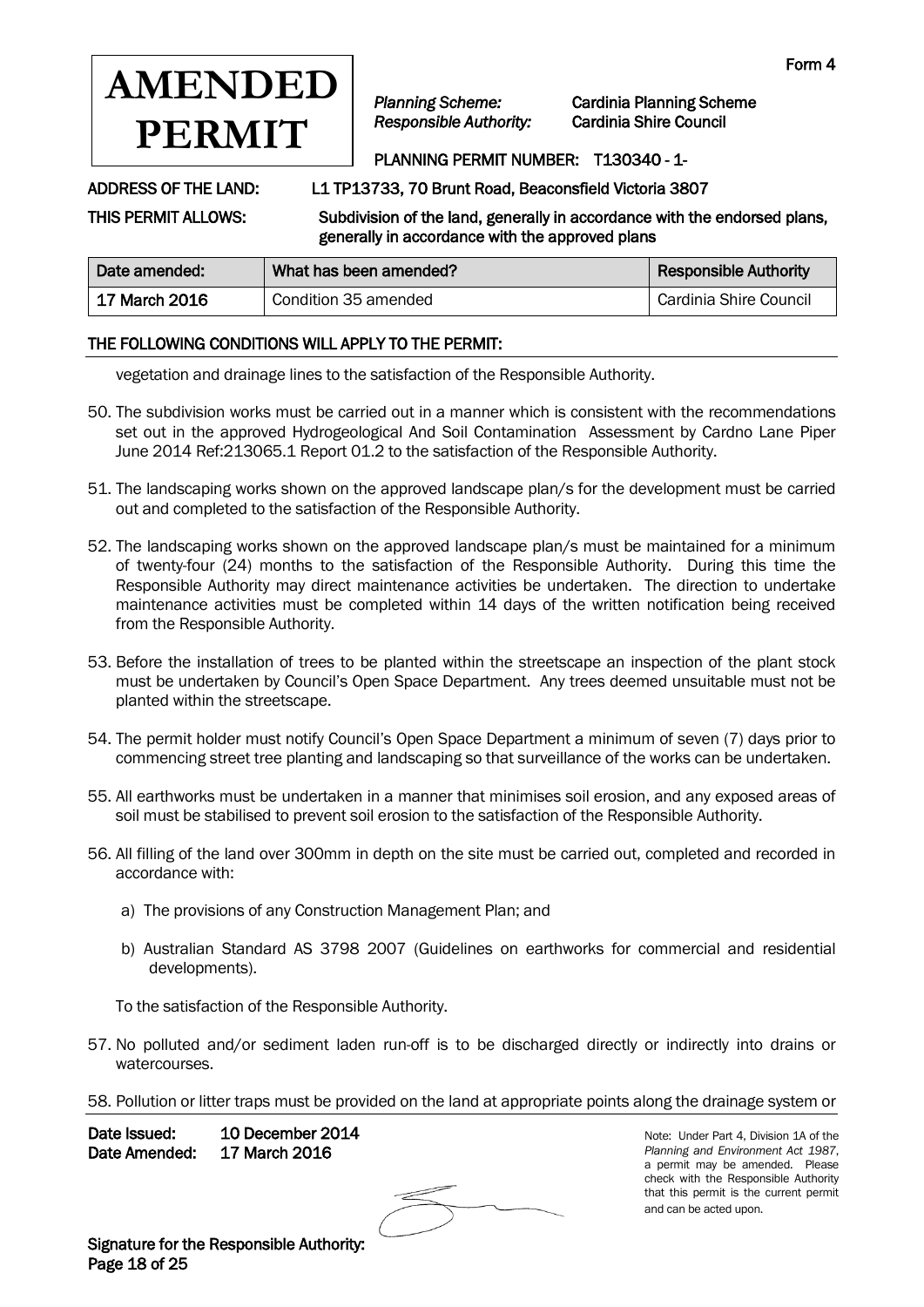

*Planning Scheme:* Cardinia Planning Scheme

# PLANNING PERMIT NUMBER: T130340 - 1-

ADDRESS OF THE LAND: L1 TP13733, 70 Brunt Road, Beaconsfield Victoria 3807

THIS PERMIT ALLOWS: Subdivision of the land, generally in accordance with the endorsed plans,

generally in accordance with the approved plans

| Date amended:     | What has been amended? | <b>Responsible Authority</b> |
|-------------------|------------------------|------------------------------|
| ∣ 17 March 2016 i | Condition 35 amended   | Cardinia Shire Council       |

## THE FOLLOWING CONDITIONS WILL APPLY TO THE PERMIT:

drainage lines.

- 59. Reflective street number markers must be provided on the kerb in front of each lot to the satisfaction of the Responsible Authority.
- 60. All powerlines are to be provided underground to the satisfaction of the Responsible Authority.
- 61. All optical fibre conduit and associated infrastructure must be protected from damage to satisfaction of the Responsible Authority.
- 62. All service substations, kiosk sites and the like must not be located on any land identified as public open space or land to be used for any municipal purpose unless otherwise agreed by the Responsible Authority.

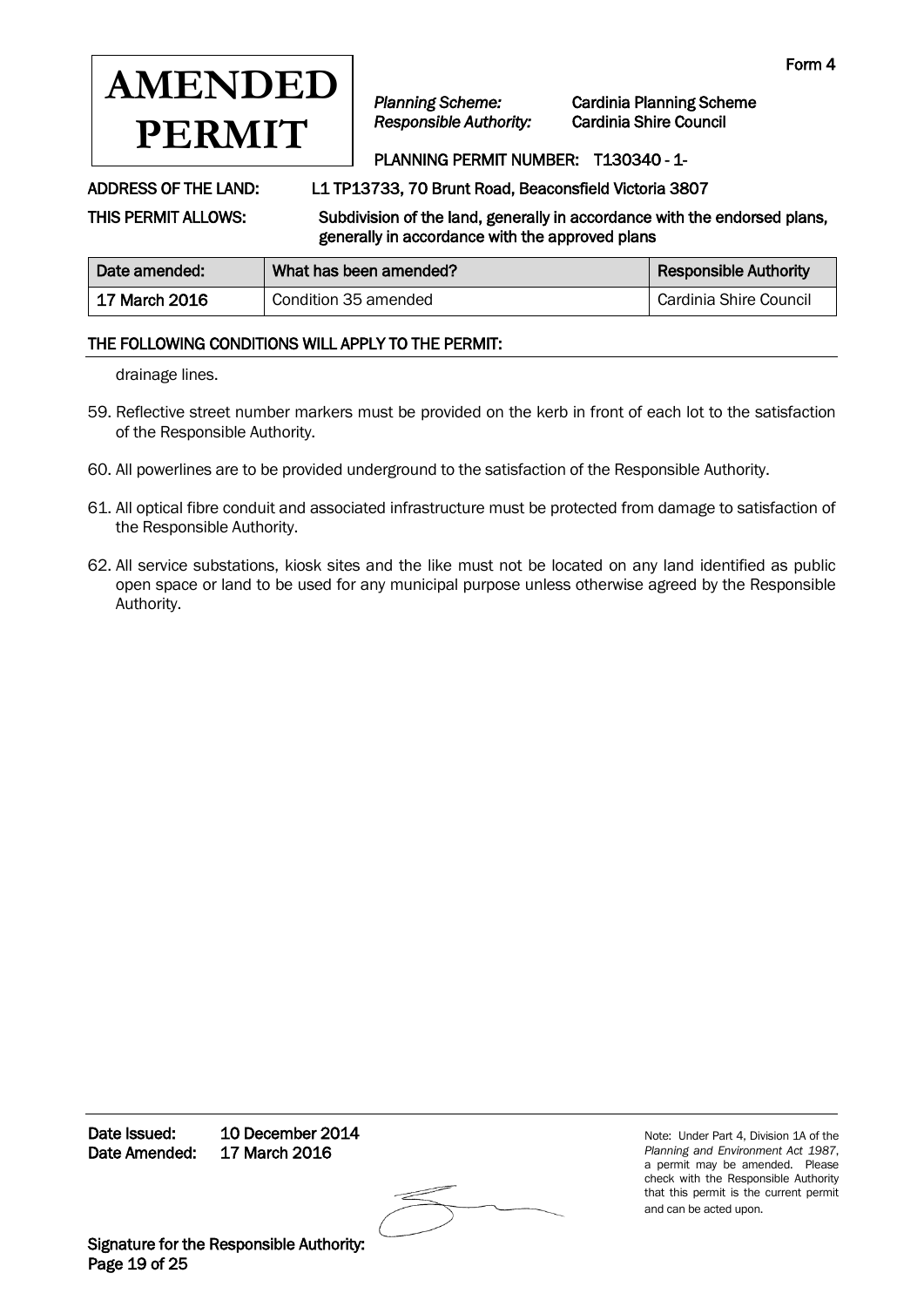

*Planning Scheme:* Cardinia Planning Scheme

## PLANNING PERMIT NUMBER: T130340 - 1-

ADDRESS OF THE LAND: L1 TP13733, 70 Brunt Road, Beaconsfield Victoria 3807

THIS PERMIT ALLOWS: Subdivision of the land, generally in accordance with the endorsed plans, generally in accordance with the approved plans

| Date amended: | What has been amended? | <b>Responsible Authority</b> |
|---------------|------------------------|------------------------------|
| 17 March 2016 | Condition 35 amended   | Cardinia Shire Council       |

## THE FOLLOWING CONDITIONS WILL APPLY TO THE PERMIT:

- 63. The permit holder must within four (4) weeks of the registration of the plans at the Land Titles Office send to the Responsible Authority:
	- a) A Certificate of Title for all land vested in the Responsible Authority on the Plan of Subdivision.
	- b) A clear A-3 size photocopy of the Title Office approved Plan of Subdivision.

### Melbourne Water:

- 64. Prior to the issue of a Statement of Compliance, the owner shall enter into and comply with an agreement with Melbourne Water Corporation for the acceptance of surface and stormwater from the subject land directly or indirectly into Melbourne Water's drainage systems and waterways, the provision of drainage works and other matters in accordance with the statutory powers of Melbourne Water Corporation.
- 65. No polluted and/or sediment laden runoff is to be discharged directly or indirectly into Melbourne Water's drains or watercourses.
- 66. Prior to certification of any stage a drainage strategy must be submitted and approved by Melbourne Water, demonstrating the proposed alignment for the 1 in 5 year drainage infrastructure and the overland flow paths directions for the 1 in 100 year ARI flood event. The strategy is to include details of temporary and/or permanent outfall arrangements, relevant calculations and indicative lot levels.
- 67. Any roadway, intended to act as an overland flowpath for an existing or new Melbourne Water asset, must be designed and constructed in accordance with Melbourne Water's Land Development Manual.
- 68. Engineering plans of the subdivision (in electronic format) must be submitted to Melbourne Water for our records. These plans must show road and drainage details and the 1 in 100 year flood level for the overland flow paths.
- 69. All new lots are to be filled to a minimum of 300mm above the 1 in 100 year flood level associated with an existing or proposed Melbourne Water drainage asset.
- 70. A Certified Survey Plan is to be submitted for approval after the completion of filling, verifying that the specified fill levels have been achieved. This will be required prior to the issue of a Statement of Compliance for the Subdivision.
- 71. All local drainage must be to Councils satisfaction.

Date Issued: 10 December 2014 Date Amended: 17 March 2016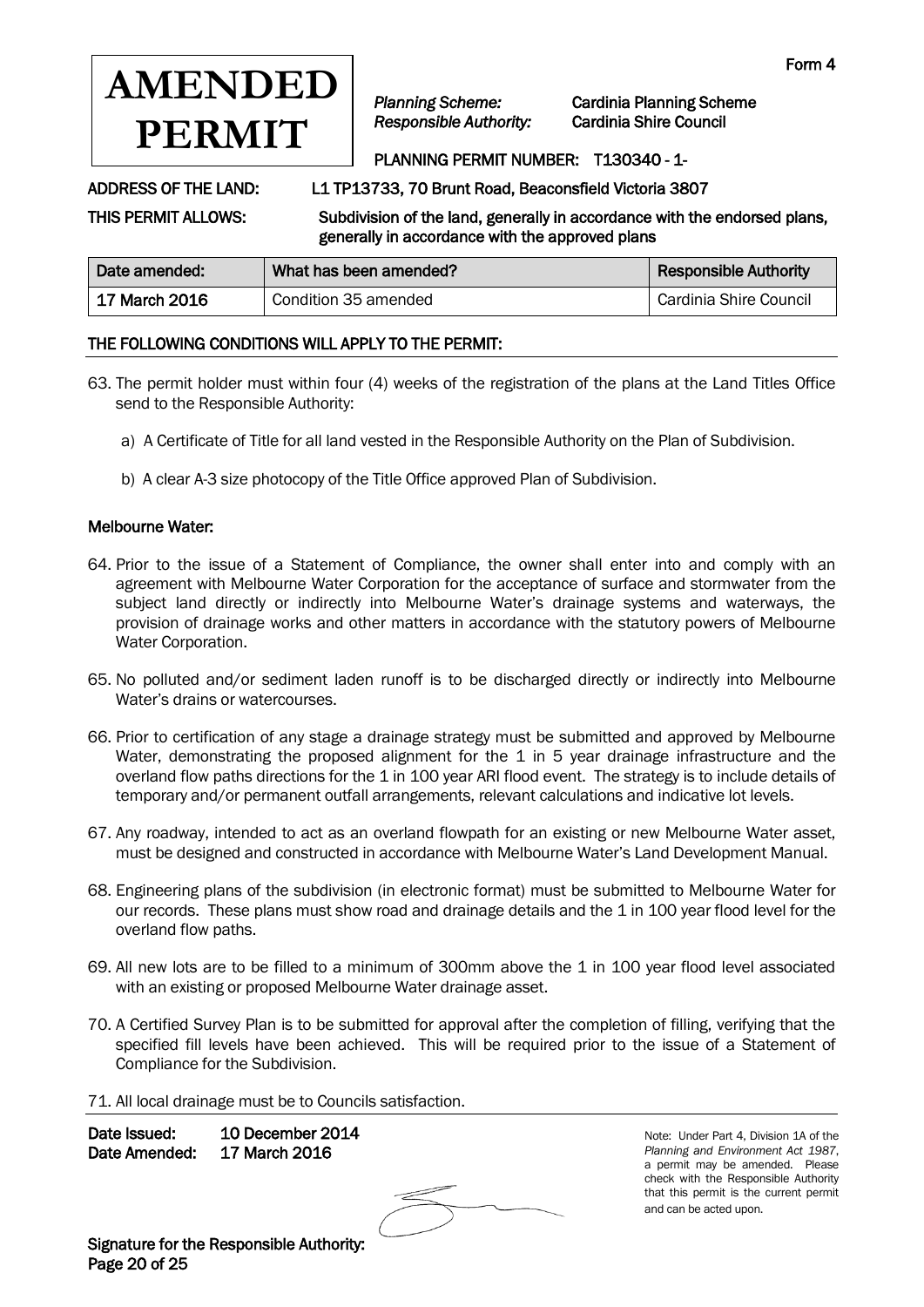

*Planning Scheme:* Cardinia Planning Scheme

## PLANNING PERMIT NUMBER: T130340 - 1-

ADDRESS OF THE LAND: L1 TP13733, 70 Brunt Road, Beaconsfield Victoria 3807

THIS PERMIT ALLOWS: Subdivision of the land, generally in accordance with the endorsed plans, generally in accordance with the approved plans

| Date amended:   | What has been amended? | <b>Responsible Authority</b> |
|-----------------|------------------------|------------------------------|
| ∣ 17 March 2016 | Condition 35 amended   | Cardinia Shire Council       |

## THE FOLLOWING CONDITIONS WILL APPLY TO THE PERMIT:

- 72. All new lots must achieve appropriate freeboard in relation to local overland flow paths to Council's satisfaction.
- 73. Prior to Certification, the Plan of Subdivision must be referred to Melbourne Water, in accordance with Section 8 of the *Subdivision Act 1988*.

### AusNet:

The applicant must –

- 74. Enter into an agreement with SPI Electricity Pty Ltd for supply of electricity to each lot on the endorsed plan.
- 75. Enter into an agreement with SPI Electricity Pty Ltd for the rearrangement of the existing electricity supply system.
- 76. Enter into an agreement with SPI Electricity Pty Ltd for the rearrangement of the points of supply to any existing installations affected by any private electric power line which would cross a boundary created by the subdivision, or by such means as my be agreed by SPI Electricity Pty Ltd.
- 77. Provide easements satisfactory to SPI Electricity Pty Ltd for the purpose of "Power Line" in favour of "SPI Electricity Pty Ltd" pursuant to Section 88 of the *Electricity Industry Act 2000*, where easements have not been otherwise provided, for all existing SPI Electricity Pty Ltd electric power lines and for any new power lines required to service the lots on the endorsed plan and/or abutting land.
- 78. Obtain for the use of SPI Electricity Pty Ltd any other easement required to service the lots.
- 79. Adjust the position of any existing SPI Electricity Pty Ltd easement to accord with the position of the electricity line(s) as determined by survey.
- 80. Set aside on the plan of subdivision Reserves for the use of SPI Electricity Pty Ltd for electric substations.
- 81. Provide survey plans for electric substations required by SPI Electricity Pty Ltd and for associated power lines and cables and executes leases for a period of 30 years, at a nominal rental with a right to extend the lease for a further 30 years. SPI Electricity Pty Ltd requires that such leases are to be noted on the title by way of a caveat or a notification under Section 88 (2) of the *Transfer of Land Act 1958* prior to the registration of the plan of subdivision.

Date Issued: 10 December 2014 Date Amended: 17 March 2016

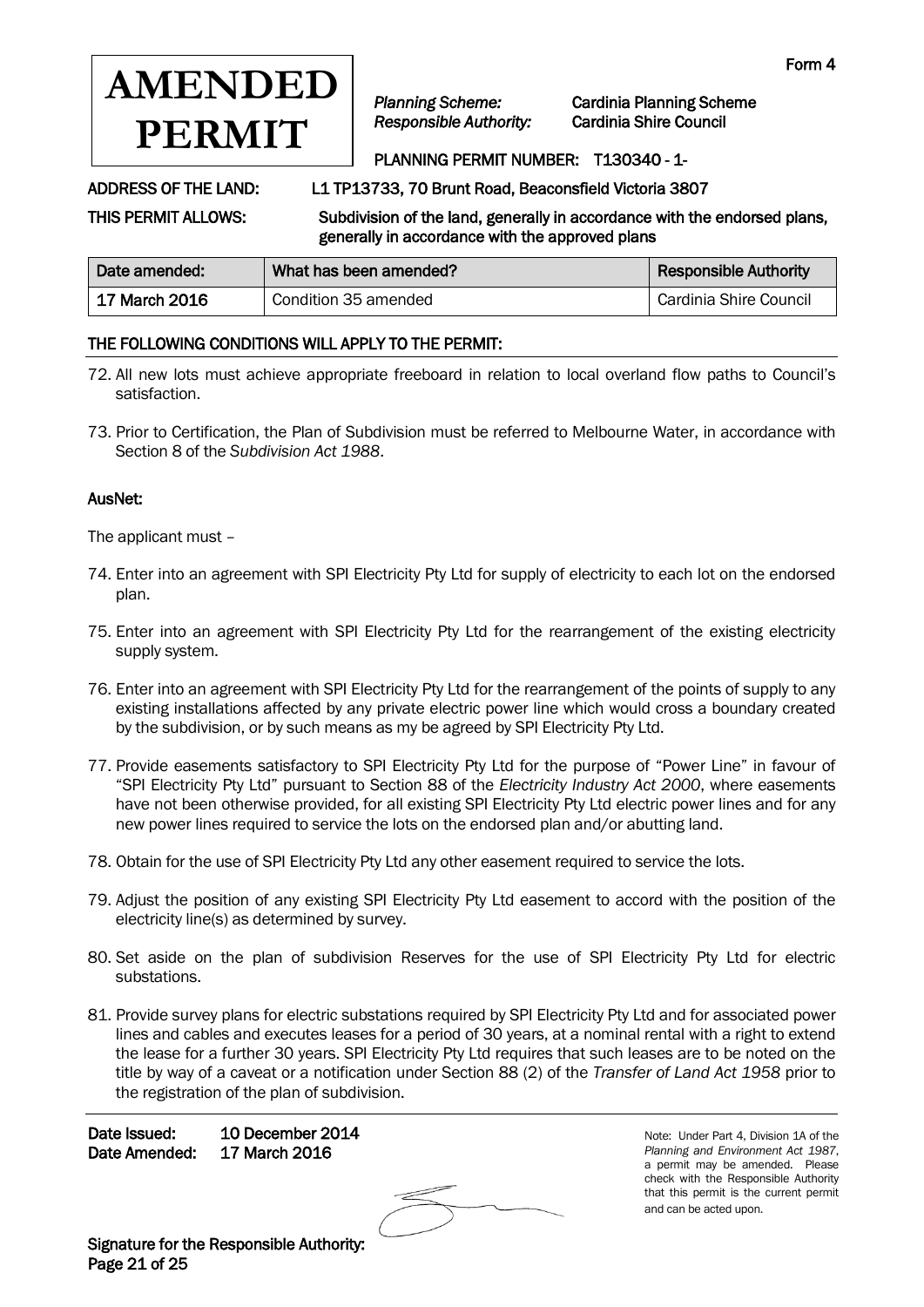

*Planning Scheme:* Cardinia Planning Scheme

## PLANNING PERMIT NUMBER: T130340 - 1-

ADDRESS OF THE LAND: L1 TP13733, 70 Brunt Road, Beaconsfield Victoria 3807

THIS PERMIT ALLOWS: Subdivision of the land, generally in accordance with the endorsed plans, generally in accordance with the approved plans

| Date amended: | What has been amended? | <b>Responsible Authority</b> |
|---------------|------------------------|------------------------------|
| 17 March 2016 | Condition 35 amended   | Cardinia Shire Council       |

## THE FOLLOWING CONDITIONS WILL APPLY TO THE PERMIT:

- 82. Provide to SPI Electricity Pty Ltd a copy of the plan of subdivision submitted for certification that shows any amendments that have been required.
- 83. Agree to provide alternative electricity supply to lot owners and/or each lot until such time as permanent supply is available to the development by SPI Electricity Pty Ltd. Individual generators must be provided at each supply point. The generator for temporary supply must be installed in such a manner as to comply with the *Electricity Safety Act 1998*.
- 84. Ensure that all necessary auditing is completed to the satisfaction of SPI Electricity Pty Ltd to allow the new network assets to be safely connected to the distribution network.

### South East Water:

- 85. The owner of the subject land must enter into an agreement with South East Water for the provision of potable water supply and fulfil all requirements to its satisfaction.
- 86. The owner of the subject land must enter into an agreement with South East Water for the provision of recycled water supply and fulfil all requirements to its satisfaction
- 87. The owner of the subject land must enter into an agreement with South East Water for the provision of sewerage and fulfil all requirements to its satisfaction.
- 88. All lots on the Plan of Subdivision are to be provided with separate connections to our potable water supply, recycled water supply and sewerage systems.
- 89. Prior to Certification, the Plan of Subdivision must be referred to South East Water in accordance with Section 8 of the *Subdivision Act 1988*.

### Expiry of permit:

This permit will expire if:

- a) The subdivision is not commenced within two (2) years of the date of this permit; or
- b) The subdivision is not completed within five (5) years of the date of commencement.

Where the subdivision is to be developed in stages, the time specified for the commencement of the first stage is two (2) years from the date of this permit. The time specified for the commencement of any

Date Issued: 10 December 2014 Date Amended: 17 March 2016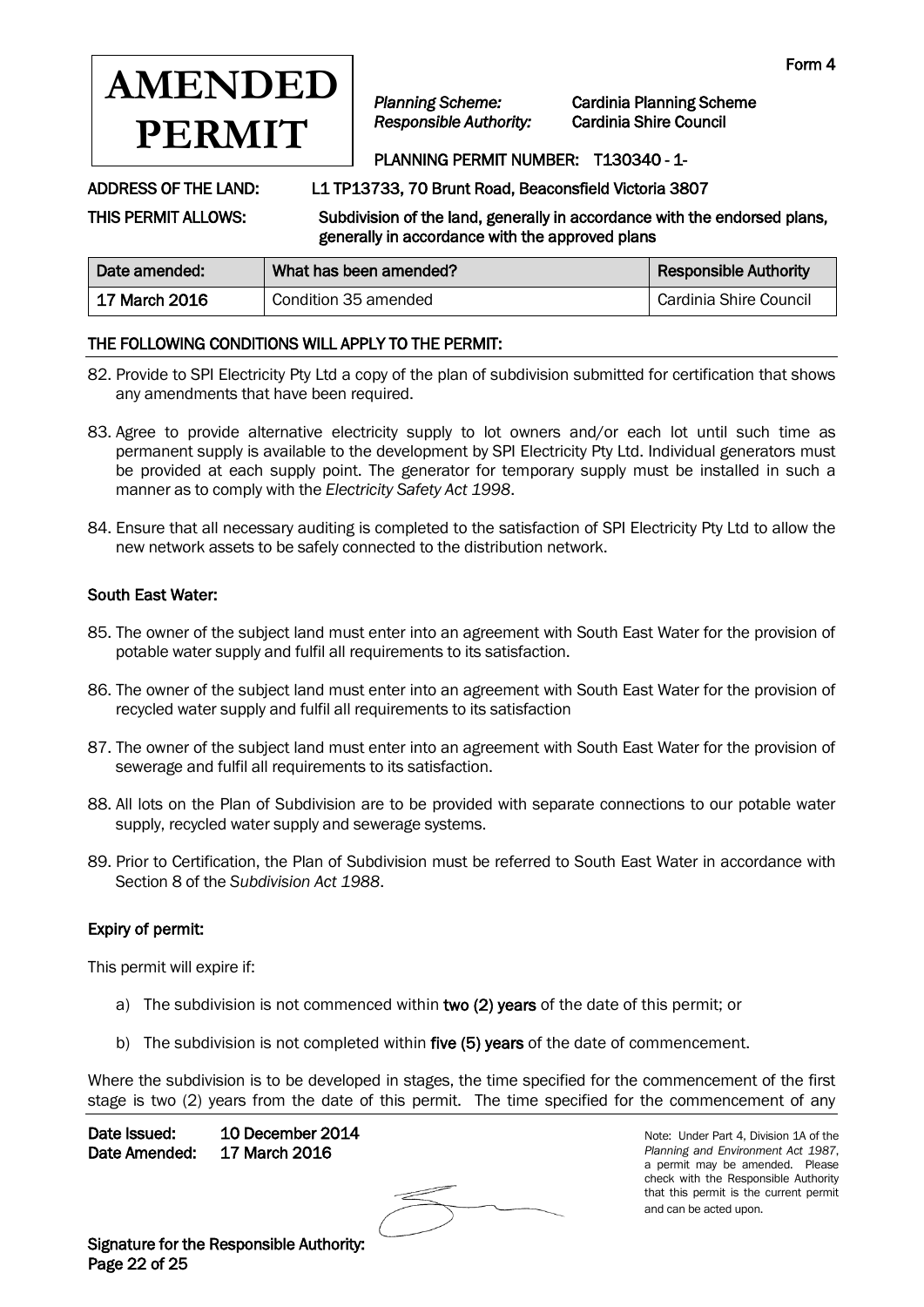

*Planning Scheme:* Cardinia Planning Scheme

# PLANNING PERMIT NUMBER: T130340 - 1-

ADDRESS OF THE LAND: L1 TP13733, 70 Brunt Road, Beaconsfield Victoria 3807

THIS PERMIT ALLOWS: Subdivision of the land, generally in accordance with the endorsed plans, generally in accordance with the approved plans

| Date amended: | What has been amended? | <b>Responsible Authority</b> |
|---------------|------------------------|------------------------------|
| 17 March 2016 | Condition 35 amended   | Cardinia Shire Council       |

## THE FOLLOWING CONDITIONS WILL APPLY TO THE PERMIT:

subsequent stage is ten (10) years from the date of this permit and the time specified for completion of each stage is five (5) years from the date of its commencement.

The Responsible Authority may extend the periods referred to, if a request is made in writing in accordance with Section 69 of the *Planning & Environment Act 1987*.

(Note: The starting of the subdivision is regarded by Section 68(3A) of the *Planning and Environment Act 1987* as the certification of a plan, and completion is regarded as the registration of the plan.)

### Permit Notes:

### South East Water:

1. The owner of the subject land is required to obtain a 'Notice of Agreement' from South East Water. All requirements must be fulfilled to its satisfaction prior to South East Water consenting to the issuing of a Statement of Compliance.

Agreement Options:

The South East Water agreement options are available:

- 2. Application to enter into a Development Deed Works If South East Water reticulated sewer/water/recycled water (as applicable) is required to be extended to service lots within the development.
- 3. Application for Notice of Agreement Subdivision Non-Works If South East Water reticulated sewer/water/recycled water (as applicable) is available for the development and the owner only requires Statement of Compliance to release the titles (i.e. subdivision prior to building)
- 4. Plumbing Industrial, Commercial, Units & Private Water application If South East Water reticulated sewer/water/recycled water (as applicable) is available for the development and the owner wishes to commence construction of the buildings (i.e. building prior to subdivision)

To obtain a copy of the appropriate application form required please go to South East Water's website: [www.southeastwater.com.au](http://www.southeastwater.com.au/) (Property Tab/Land Development)

### Melbourne Water:

Date Issued: 10 December 2014 Date Amended: 17 March 2016

Note: Under Part 4, Division 1A of the *Planning and Environment Act 1987*, a permit may be amended. Please check with the Responsible Authority that this permit is the current permit and can be acted upon.

Signature for the Responsible Authority: Page 23 of 25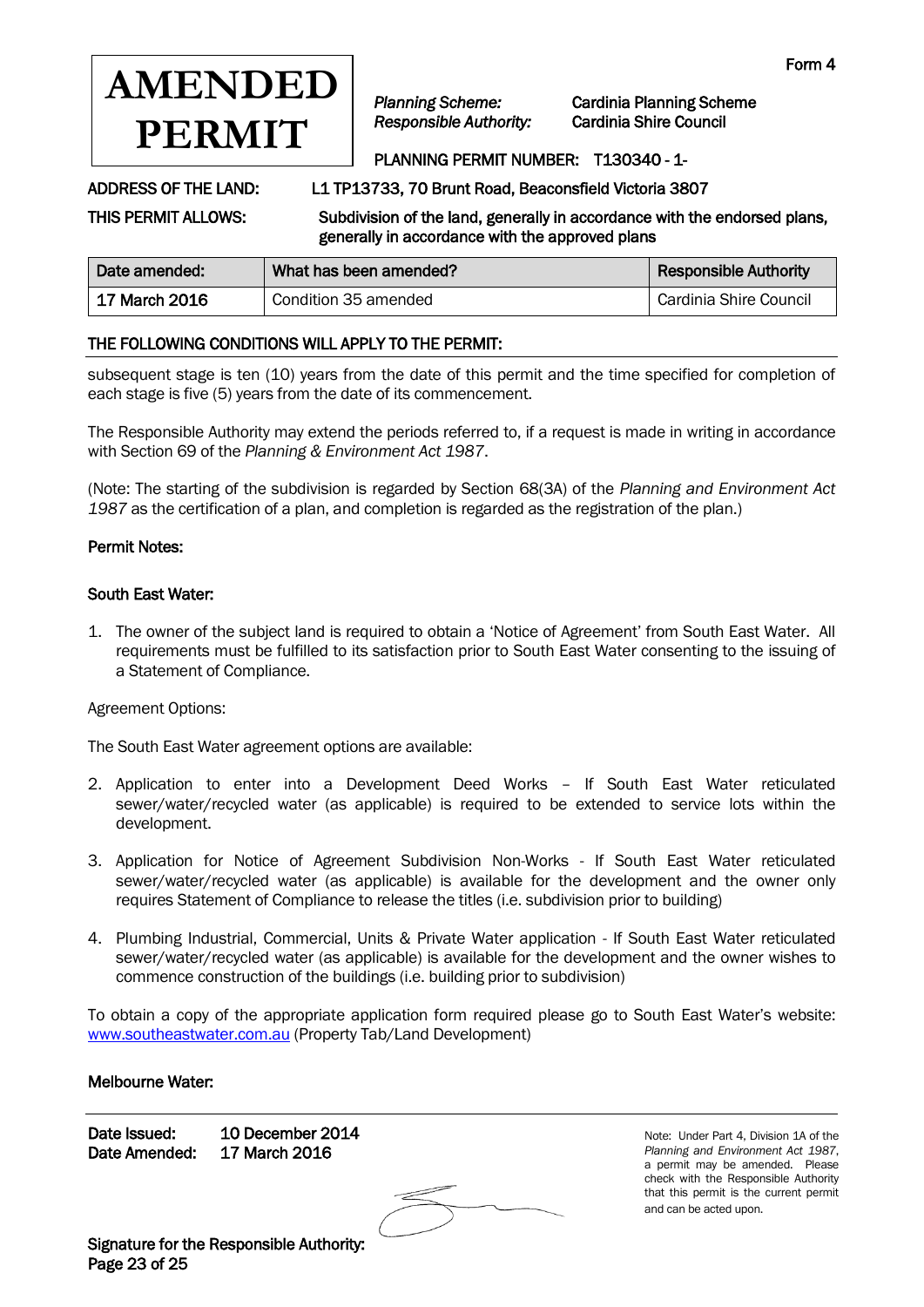

*Planning Scheme:* Cardinia Planning Scheme

# PLANNING PERMIT NUMBER: T130340 - 1-

ADDRESS OF THE LAND: L1 TP13733, 70 Brunt Road, Beaconsfield Victoria 3807

THIS PERMIT ALLOWS: Subdivision of the land, generally in accordance with the endorsed plans, generally in accordance with the approved plans

| Date amended:   | What has been amended? | <b>Responsible Authority</b> |
|-----------------|------------------------|------------------------------|
| ∣ 17 March 2016 | Condition 35 amended   | Cardinia Shire Council       |

## THE FOLLOWING CONDITIONS WILL APPLY TO THE PERMIT:

1. If further information is required in relation to Melbourne Waters permit conditions. Shown above, please contact Melbourne Water on telephone 9679 7517, quoting Melbourne Water's reference 207308.

Other Notes:

 Vehicle Crossing Permit's for driveways to each lot must be obtained from Council's Engineering Department prior to the commencement of any works associated with the proposed vehicle crossing.

Please note the timeframes detailed in the 'Expiry of Permit' relate to the Date Issued, not the Date Amended.

Date Issued: 10 December 2014 Date Amended: 17 March 2016